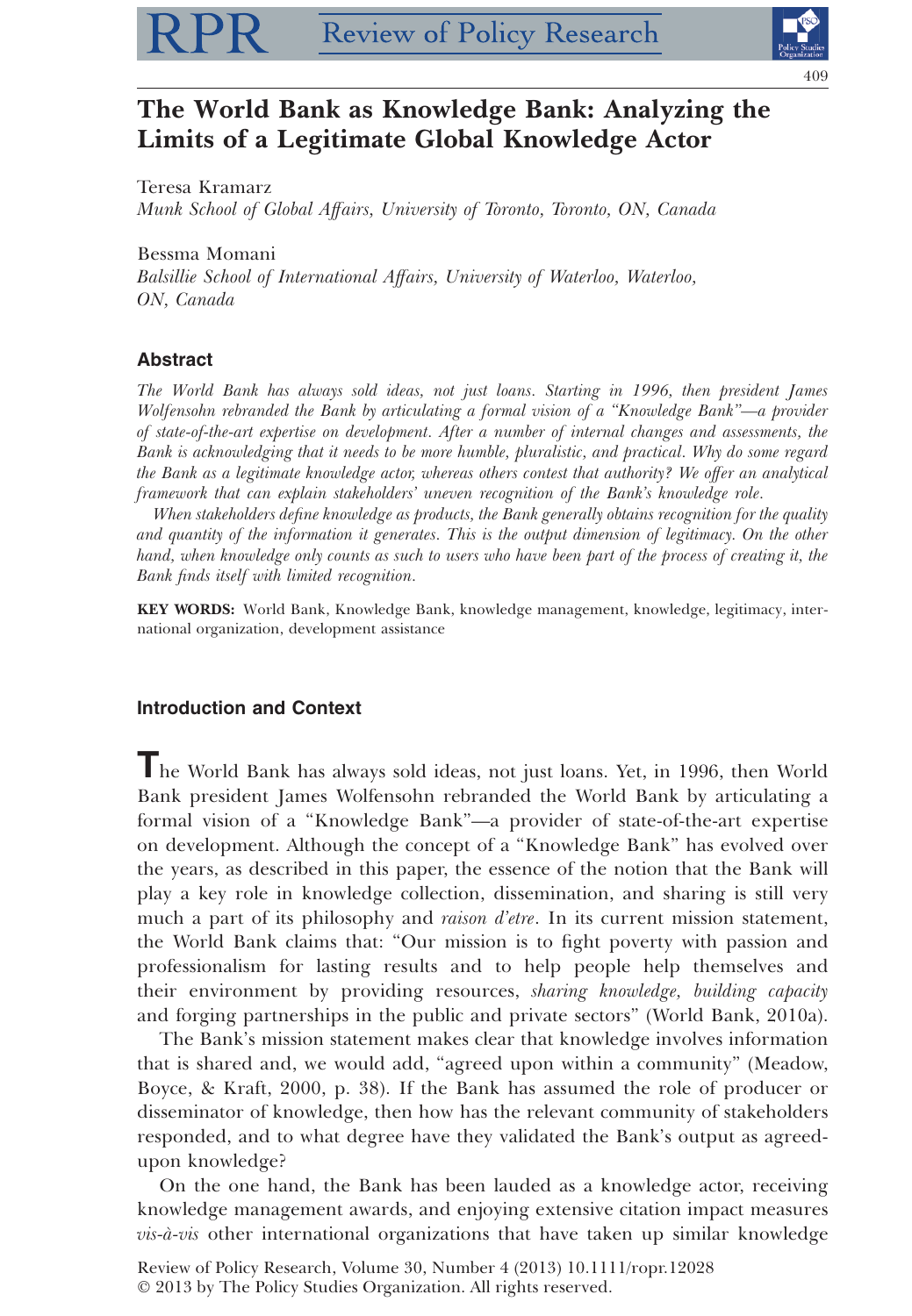agendas. On the other hand, many academics, practitioners, and clients have been very critical of the Bank's knowledge role. They have found that a universalistic approach, neoliberal bias, and lack of reliance on local sources of knowledge, among other issues, challenge the organization's legitimacy as a knowledge actor.

In global governance, legitimacy has been described as the consent and justified acceptance of authority over a given domain by a community of stakeholders (Bernstein, 2005). This paper addresses the puzzle of why some stakeholders recognize the Bank as a legitimate knowledge actor, whereas others contest that authority. We suggest an analytical framework that can shed light on this puzzle and suggest why the Bank continues to face challenges in securing legitimacy for its self-proclaimed knowledge role.

Many authors in the knowledge management and organizational legitimacy literatures have advanced a set of what we find to be complementary analytical distinctions. In knowledge management, there is a visible epistemological differentiation between those who regard knowledge as specific products or as processes. In organizational legitimacy, a similar distinction has been drawn between output legitimacy (the effective delivery of products) and input legitimacy (accepted deliberative processes). This paper bridges both literatures by combining these analytical distinctions.

We argue that the Bank has gained legitimacy among users for whom macroeconomic and statistical information *products* are an agreed-upon standard of knowledge, whereas the Bank has experienced an institutional legitimacy gap among users, who regard knowledge as a relational *process* of mutual understandings and criticize the Bank for failing to adequately engage with its clients. We illustrate this argument by describing the nature of the contradictory assessments from different stakeholders who have evaluated the Knowledge Bank policy.

This paper is structured in four parts. First, it briefly discusses how global knowledge production intersects with the legitimacy of international institutions like the World Bank that have taken up the mission of knowledge sharing. The second part reviews the history of the Knowledge Bank policy. Third, the paper proposes an analytical framework to interpret the divergent assessments the Bank's knowledge initiative has received. Fourth, it examines feedback from the Bank's three main stakeholders: staff, clients, and researchers. By applying the analytical framework described earlier, we demonstrate that the divergence of views among key stakeholders, and contested legitimacy of the Bank as a knowledge actor, can be understood by combining the two key epistemological approaches to knowledge and legitimacy described above: the requirements of effective products as outputs and appropriate processes as inputs. The paper concludes with remarks on the challenges the Bank faces as it seeks to reaffirm its position as a knowledge institution.

### **The Intersection of Knowledge Management and Legitimacy at the World Bank**

The concept of the Knowledge Bank was at its pinnacle in the late 1990s. This is evident in the then president's speeches and Chief Economist's position papers,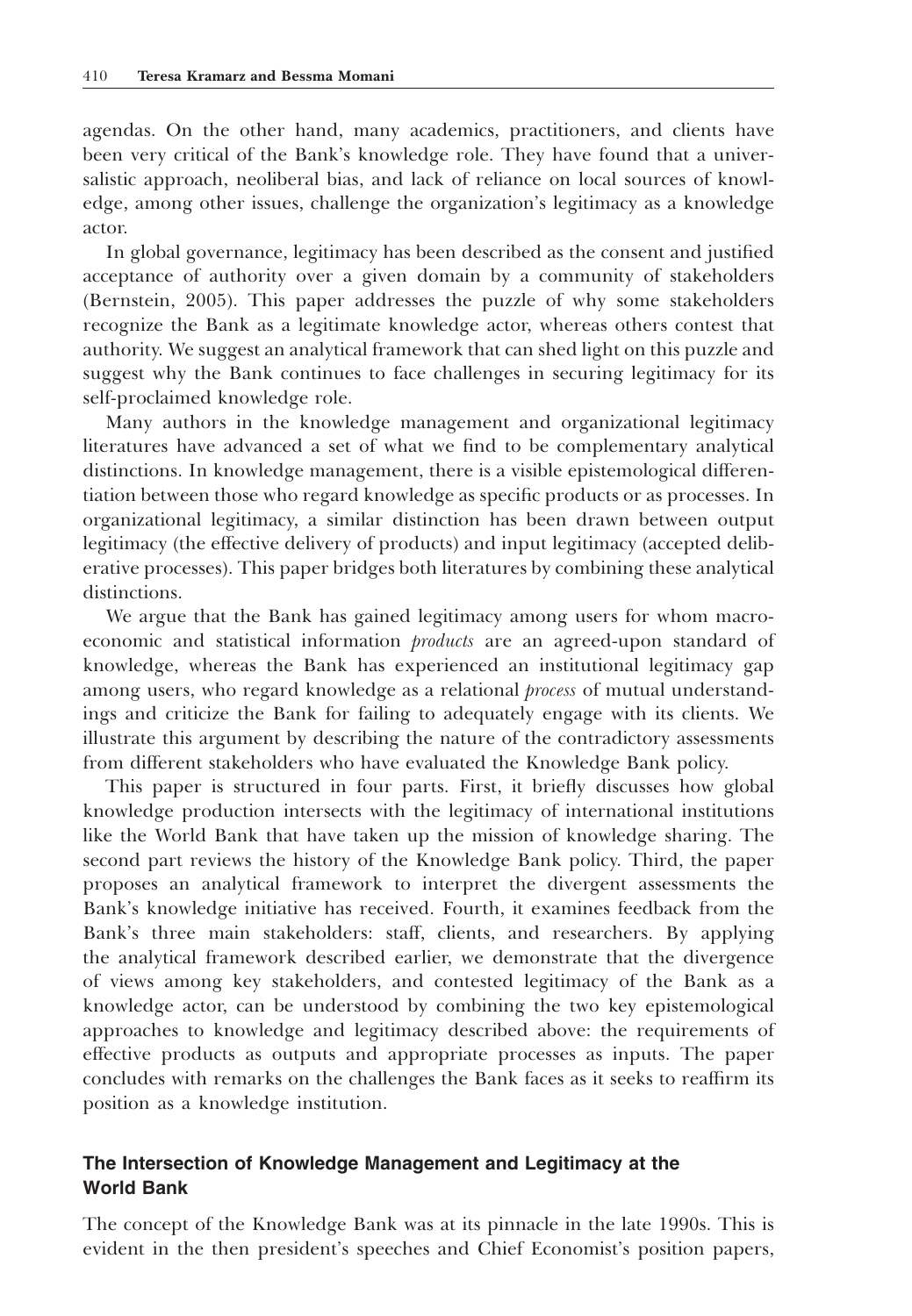which highlighted the innovative and progressive approach to development policy. The number of Bank publications and initiatives related to its role as a knowledge actor nevertheless declined over the years. The original concept has not only seen its name evolve from Knowledge Management to Knowledge Sharing today, but the idea of the Knowledge Bank was also quietly tempered down after its main champion, President James Wolfensohn, left office. During the short tenure of President Paul Wolfowitz, fighting corruption and focusing on aid to Africa took center stage as the new leader's strategic priorities. The knowledge role only appeared in the Bank's mission statements or in self-referential claims, but fresh financial resources and the once frequent World Bank commissioning of external assessments of the Knowledge Bank policy seemed to have diminished until 2009. When President Robert Zoellick came into office, he identified renewing the knowledge initiative as a priority for institutional reform. In 2009, senior management proposed a new vision for knowledge sharing to the Board of Directors and, in 2010, it presented a strategy that recommended knowledge services as one of the three main business lines of the Bank (World Bank, 2010b).

The Bank now forcefully declares: "Knowledge is the key to development effectiveness, and the driver of a successful development institution. Without knowledge, the WBG cannot lend, it cannot advise, and it cannot convene. Knowledge is the core of our DNA" (World Bank, 2009a). However, this time, the Bank is showing some caution in how it pursues its knowledge agenda. In his 2010 speech entitled "Democratizing Development Economics," President Zoellick called for more humility from the Bank, pluralism of ideas, and development policies that are grounded in practice not in an ivory tower of academic thought (Zoellick, 2010). Why does the Bank make these admissions now?

Analyzing legitimacy of international institutions has become an important research program in global governance (Bodansky, 1999). In knowledge management, consent of the users is paramount to ensure that knowledge is actually internalized and becomes a meaningful tool for development. There is also a normative argument for analyzing the legitimacy of the Bank's knowledge role. As Cord Jakobeit notes, "Due to its financial clout alone, the Bank as a globally leading (if controversial) think tank and a globally committed donor has a special position in international development policy. Because it has in many cases the power of definition and interpretation, its publications must be taken seriously" (Jakobeit, 1999, p. 5). International organizations have highly respected bureaucrats with noted expertise that accords them great influence with states (Barnett & Finnemore, 2004). Consequently, the Bank prides itself on strong economic research that member states acknowledge to be grounded in the best economic analysis available. Scholars have argued that this gives the Bank deference and respect for its policy advice. Yet, the promotion of certain ideas packaged as knowledge remains heavily contested. In particular, announcements by President Zoellick on the need to "democratize" Bank research call our attention to what can be understood as a legitimacy crisis surrounding the knowledge agenda. In a widely reviewed speech among practitioners and academics, Zoellick asserted:

We have also been criticized for the way research has sometimes been used to proselytize on behalf of Bank policy, without always taking a balanced view of the evidence or without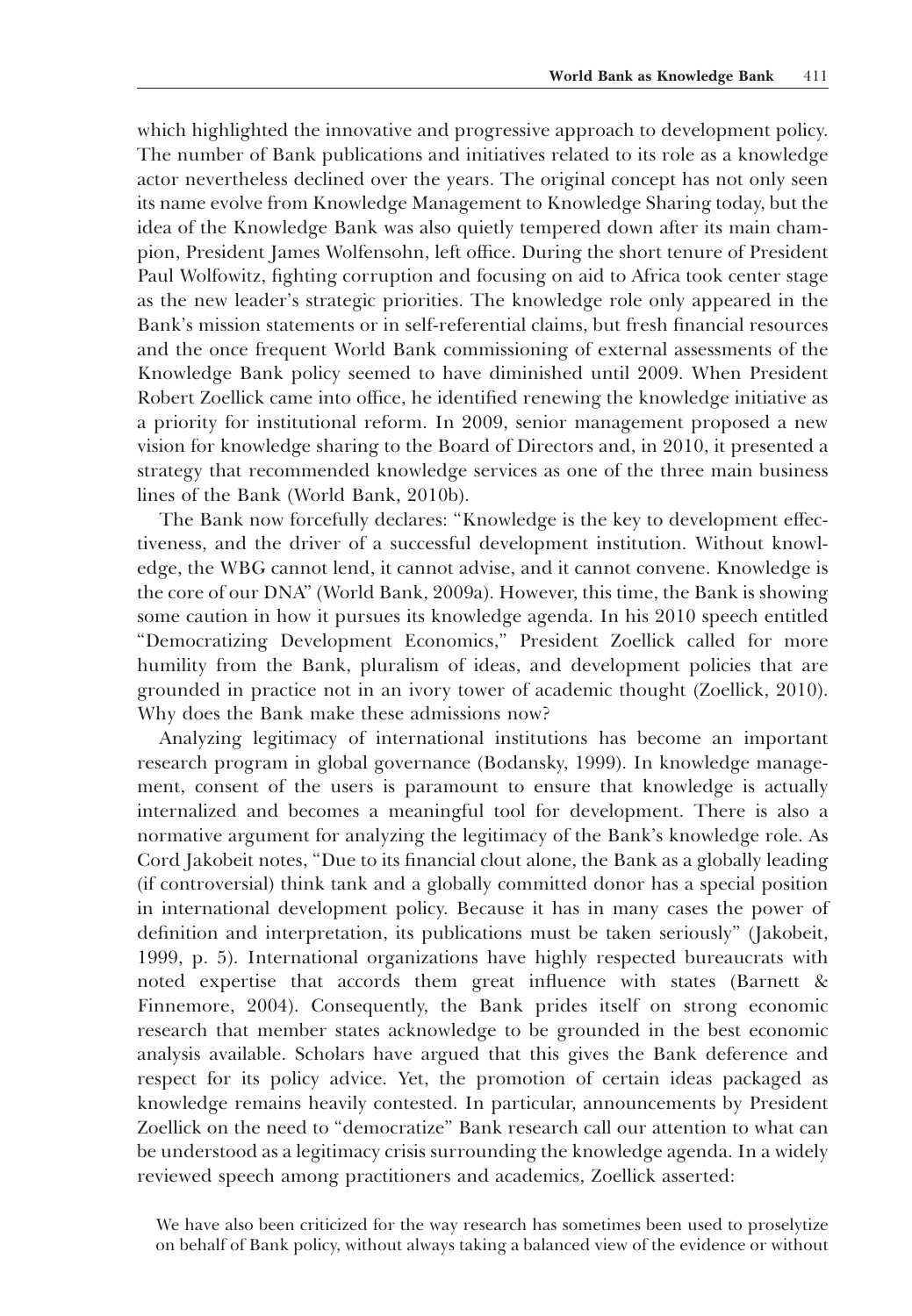expressing appropriate scepticism. And in keeping with much academic research, the Bank's analytic work has often lacked broad-based transparency—not least amongst those who would be affected most by the policies derived from those analyses. (Zoellick, 2010)

#### **History of the Knowledge Bank Policy**

The policy turn to knowledge was driven by the confluence of external and internal forces. Beginning in the early 1980s, civil society actors mounted numerous boycotts and campaigns against the World Bank, targeting the organization's poor social and environmental record, which created conditions that drove people into further poverty. Some of the more often cited cases of that period are the campaigns against the Banks' Polonoroeste project in Brazil that involved massive resettlements and infrastructure in the Amazon and the Narmada Valley Dams in India, which critics argued not only displaced thousands of poor people but would have caused irreversible environmental damages (Clapp & Dauvergne, 2005). In response to these protests, the United States pledged that it would withhold replenishing funds if the Bank did not establish an inspection panel as an accountability mechanism (Park, 2010). This undermined the legitimacy of Bank projects and credibility of its adherence to existing safeguards.

At the same time, Wolfensohn noted that the Bank's lending business to developing countries was declining, and the organization was no longer competitive on that front alone. Finally, a 1992 internal evaluation, dubbed the Wapenhans report after its principal author, assessed that project performance had been steadily declining over the previous decade and, by 1991, almost 40 percent of Bank projects were ranked unsatisfactory when they were evaluated at completion. Borrowing countries did not comply with conditions for loan disbursements. Only 20 percent of legal agreements were being honored. It is against this backdrop that Wolfensohn assumed the presidency in 1995 and adopted a vision of reform (Weaver, 2008).

It is curious that with staff morale at an all-time low, and serious credibility gaps among external stakeholders, the Bank would launch a policy that promoted its authority on development ideas. Catherine Weaver offers a possible explanation for this puzzle. In her book, *Hypocrisy Trap* (2008), Weaver argues that the Bank often finds itself in the quandary of promising more than it can actually deliver, hence the disparity between words and deeds. The Bank designs policies that respond to external legitimacy claims, but these must be internally executed by staff organized to perform tasks in bureaucratic fashion, which reshapes the original policy promise.

Despite the outcome of the knowledge policy that we will analyze in this article, Wolfensohn was originally focused on responding to an external audience that was calling into question the relevance of the institution after 40 years of investing in development and continued project failures. This coincided with the growth of private capital investment and an erosion of the Bank's original position as the leading source of capital to developing countries (Weaver, 2008). Wolfensohn needed to reinvigorate an institution marred by NGO protests, internal evaluation reports of its projects' performance, and a deteriorating mission.

For example, in an interview on his presidency's push to build partnerships with civil society, Wolfensohn noted: "The center of my attention was trying to build some sort of relationship at almost any level on almost any subject with civil society,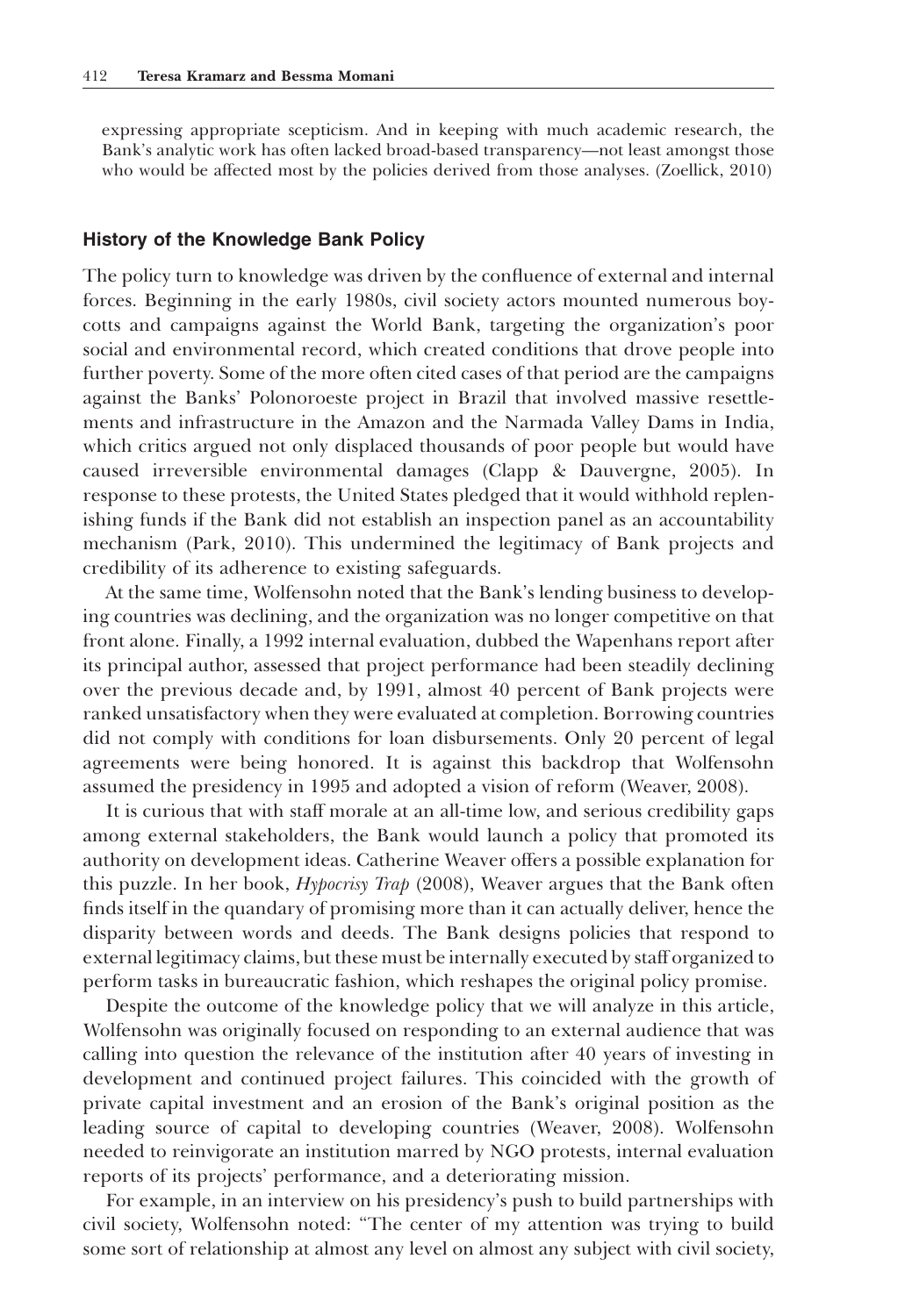because we were totally distrusted by just about everybody" (Critical Ecosystem Partnership Fund, 2010).

Yet the people who would need to get the internal machinery of the organization in motion to deploy the knowledge policy respond to the bureaucratic imperatives of routinized rules and procedures, a functional specialization of labor and hierarchies that are better at delivering concrete products than at enabling open-ended, relational processes of knowledge creation (Kramarz, 2012; Weaver, 2008). In this sense, Bank staff could more easily understand the need to create specific knowledge products as these represent the kind of concrete "deliverables" that Bank projects already regularly quantify.

In addition to the bureaucratic culture that favored a particular interpretation of the knowledge policy, there were important disciplinary boundaries within the Bank that affected the interpretation of that policy. The Bank's Development Economics Unit, which produces one of the preeminent knowledge products, the flagship World Development Report, is dominated by PhDs in economics (Weaver, 2008). The preference for quantifiable, econometric analysis of large-N cases, over ethnographic studies, for example, is a product of these disciplinary spaces within the Bank.

The focus on producing quantifiable knowledge products was further enabled by the advancing technological frontier of the mid-1990s. When President Wolfensohn set out to transform the identity of the World Bank as a state-of-the-art knowledge institution, he proposed that the Bank become a central node in capturing and disseminating development knowledge. Technological advances supported this vision and made it feasible to begin thinking of knowledge as a product that could be created, manipulated into tradable units, and sold.

Can you imagine putting online all the experience we have had in preschool education, to allow an education minister or a researcher in a distant country to have direct access to the Bank, without waiting for various documents? Or just think: through our satellite system, interactive, thirty-person classrooms around the world can participate in direct teaching. Bank offices can provide classes and discussions with developing countries throughout the world, in whatever language necessary. This is not science fiction; this is today. So we will take advantage of technology, and we will take advantage of the new opportunities we are finding. (Wolfensohn, 1996)

The timing of Wolfensohn's initiative can be framed and contextualized as part of a key moment in historical and academic thinking concerning marrying technological advancements with knowledge management. Specifically, in the mid-1990s, enterprise application integration (EAI) offered organizations a new approach to system integration of knowledge parts (Themistocleous & Irani, 2000). EAI became known as a term businesses and organizations referred to when looking for a low-cost approach to consolidating knowledge but executable with less programming and rewriting of codes that could be integrated with advancements in information communication technologies (McKeen & Smith, 2002). EAI was easily married to another body of research, information systems (IS)-enabled knowledge management. As Alavi and Leidner explained:

What is new and exciting in the knowledge management area is the potential of using modern information technologies (e.g., the Internet, intranets, browsers, data warehouses, filters and software agents) to systematize, facilitate, and expedite firm-wide knowledge management. (1999, p. 1)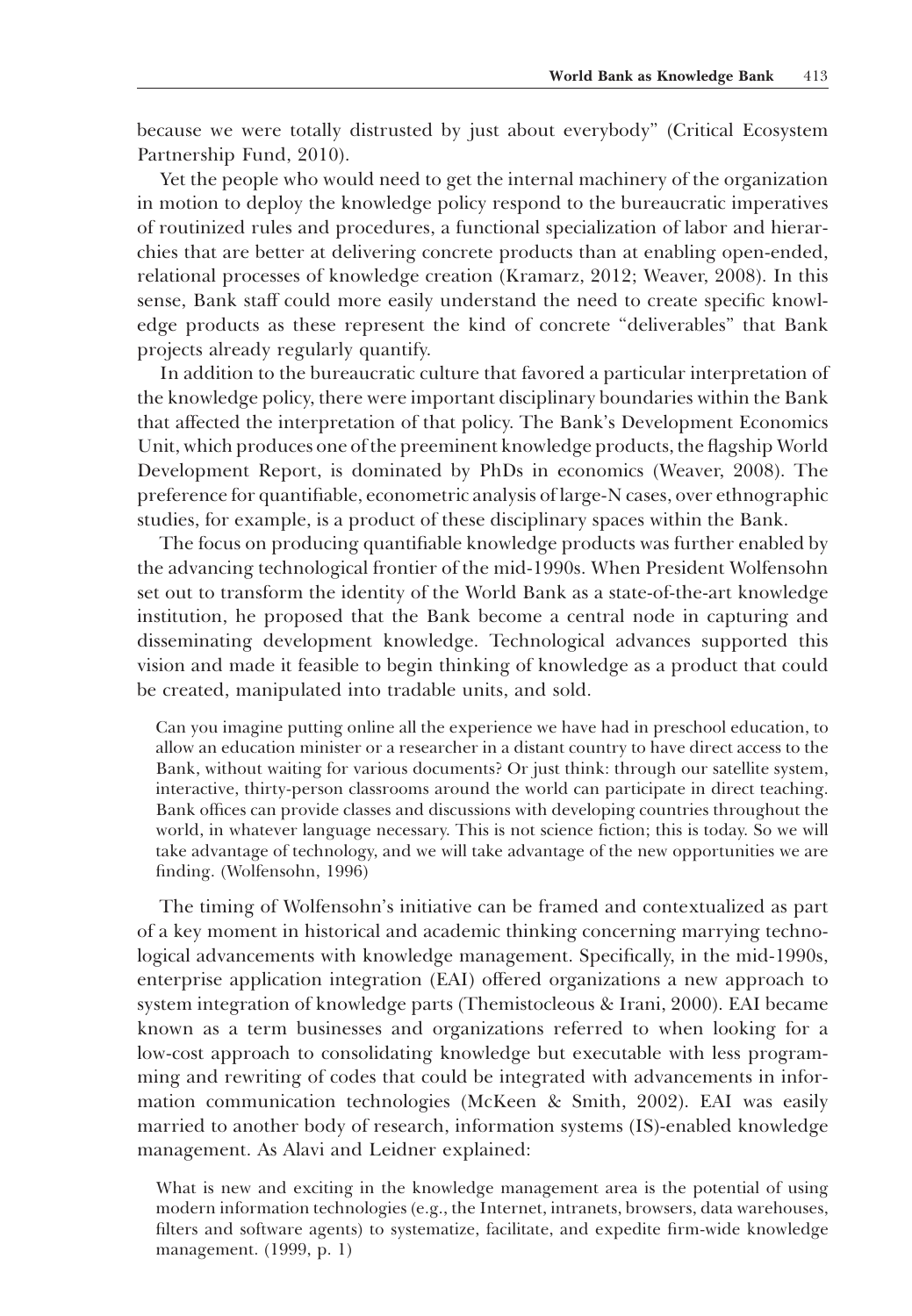It was believed that without capturing and sharing knowledge, an organization would lose its comparative advantage (Grant, 1996; Spender, 1996). The globalization of information and the speed with which knowledge can be transferred with information communication technology suggested that organizations need to embrace IS-enabled knowledge management to ensure continued knowledge creation and sharing (see Alavi & Leidner, 2001; von Krogh, 2002). This was not always easy, and a number of studies traced how and why organizations failed to achieve knowledge management success in the contemporary period (see Merali, 2000; Schultze & Boland, 2000).

In 1997, the World Bank hosted the first Global Knowledge Conference in Toronto, Canada, and gathered world leaders, policy makers, and development stakeholders to discuss ways of combining the gains in information communication technologies and the struggle for development in the South. From the Toronto meeting, Wolfensohn took the Knowledge Bank concept one step further. As part one of four pillars in a larger reform package called the "Strategic Compact," the Knowledge Bank would serve as one component of the overall internal reform plan.

Joseph Stiglitz, serving as chief economist, lent his considerable influence in promoting this new role for the Bank. In the 1998 World Development Report, Stiglitz and others argued that poverty in developing countries was as much a result of insufficient capital as it was of knowledge gaps in development (Stiglitz, 1998).

How did the Bank implement its knowledge agenda? The Bank's vision was to package and share the knowledge already created, so as to not "reinvent the knowledge wheel," to be used by governments, donors, and private actors in designing development policies (World Bank, 1998/1999). To begin the Knowledge Bank transfer of ideas, the World Bank's offices around the world were connected into a global communication sharing system in 1998. Subsequently, three initiatives were launched in 2000 to pursue the "Knowledge Bank" objectives: The Development Gateway, which was an online portal that housed information on development and poverty reduction; The Global Development Learning Network (GDLN), a facility providing videoconferencing and distance education; and the Global Development Network (GDN), a virtual research portal and repository of research and policy papers. These institutional initiatives assisted in improving a number of information delivery goals, but alone did not create an effective knowledge bank.

First, the Development Gateway could be accessed by member countries, the private sector, the nongovernmental sector, and international donors. The Gateway once posted on its website that its role was to "solve development problems by sharing high-quality information from local and national sources, tailored to users' needs by topic and community" (Wilks, 2002, p. 329). With this grand goal, the Gateway offered an online bookstore, links to a quasi-encyclopedia of development issues, access to participating Country Gateway sites, and a database of donor and aid agency projects (Wilks, 2002). The Gateway was effectively privatized into its own independent entity in 2001 and continues to operate from Washington, DC.

Second, the GDLN was a partnership with regional centers that provided videoconferencing and distance education classes to promote cross-country discussion on development and poverty reduction issues. The GDLN comprises over 120 affiliated global institutions in more than 80 countries that seek to coordinate and collaborate learning projects on development. These affiliates include academic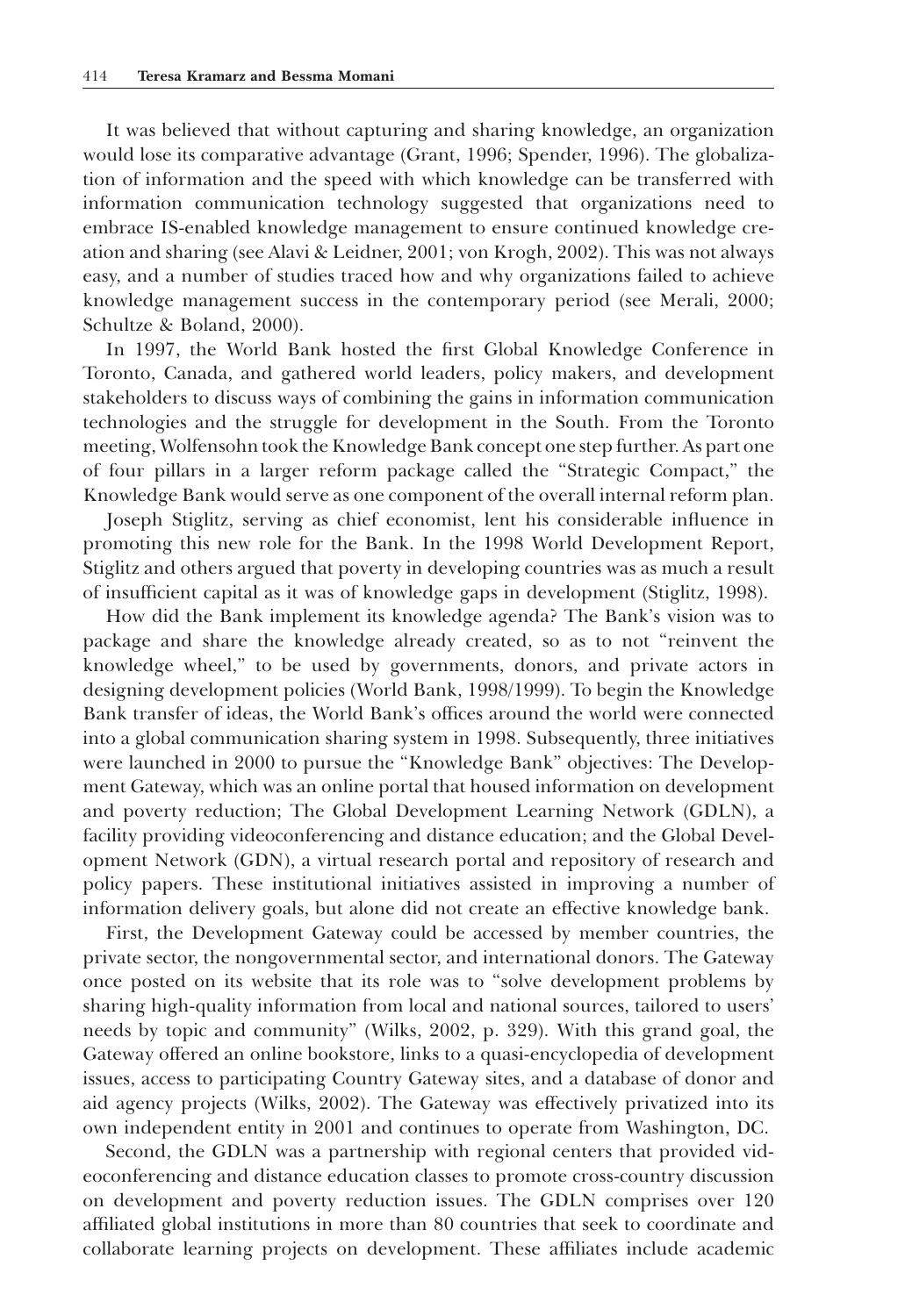units, think tanks, research centers, government agencies, or private sector organizations. Most of the GDLN's work is involved in promoting learning sessions with virtual conferences consisting of multiple countries (Global Development Learning Network, 2010).

Third, the GDN was a virtual research institute that promoted research capacity and policy ideas, bridging the gap between theory and practice. In cooperation with the United Nations, the GDN fostered seven regional research networks that acted like local think tanks for development issues in each of the respective regions. The regional research units are generally biased toward hiring economists, but the East Asian and the Eastern European units are more diverse in their hiring (Stone, 2003). In 2001, the GDN became an independent not-for-profit body operating in Washington, DC, but with continued links to the World Bank (2003, p. 2). It later launched GDNet, portal and repository of research papers and policy papers emanating from regional economists, many of which have ties to the regional research centers. After becoming an international organization, GDN moved its operations to India in 2008.

The Bank also reorganized under an internal matrix management system that would assist in information sharing within the institution. Yet the Bank's own Independent Evaluation Group (IEG) reported that this reorganization did not realize its knowledge objectives (World Bank, 2012). It highlighted that:

The matrix system, which was predicated on collaboration and teamwork among Regions and sectors, left intact or strengthened the existing incentives and underlying organizational culture. Coupled with the drive for decentralization, the matrix has strengthened regional operations while weakening linkages to the network anchors, and has served to maintain organizational silos and competition among the Regions and networks. (World Bank, 2012, p. 104)

Despite attempts to create networks across the institution, the World Bank's overall drive toward decentralization had the unintended consequence of creating new silos. Knowledge was being hoarded within the Bank. Internal knowledge, particularly between operations and research offices, was not being shared effectively. The lack of staff incentives to utilize shared knowledge was also a problematic symptom of the organizational culture that remained focused on country and project lending.

Before reviewing the internal and external assessments of the Knowledge Bank role from the point of view of the main stakeholders, we propose an analytical framework that helps us to disentangle the reasons for criticisms and support. This framework looks into the analytical priors that underlie the divergent reviews of the policy.

### **Knowledge Management and Institutional Legitimacy: An Analytical Framework**

Hayes and Walsham note that the knowledge management field is visibly divided between those who adopt a *process* perspective and those who identify knowledge in resulting *products*. The first involves a relational epistemology where knowledge is acquired in contextual and dynamic ways. The second assumes knowledge can be codified and stored. Proponents of this view see knowledge as a good or service and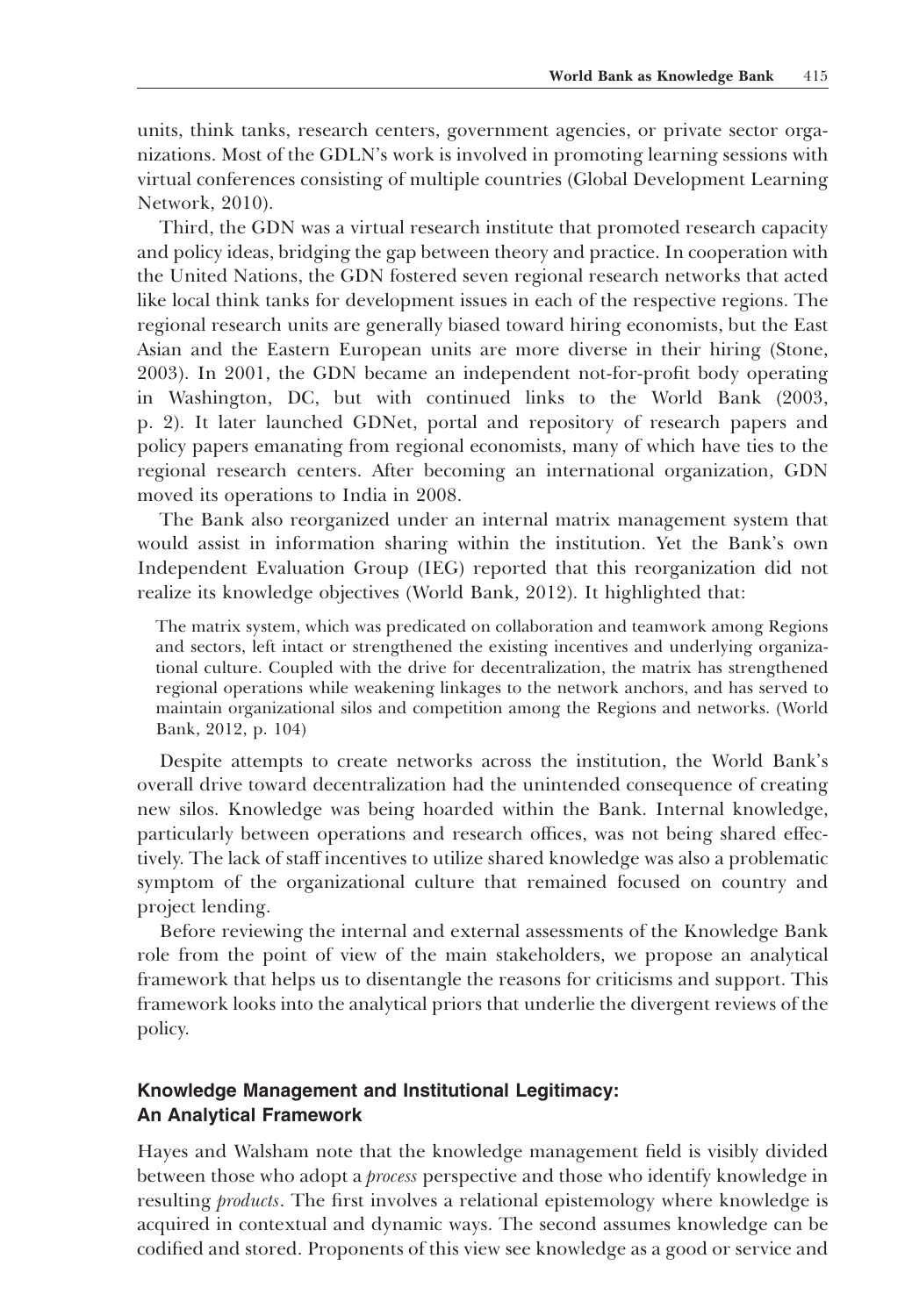a market for it to be shared, traded, bought, or sold. Those who advance relational approaches are critical of the product perspective because it is highly prescriptive, oversimplified, black box solutions packaged as cutting edge best practices, and is supplier focused (Hayes & Walsham, 2003).

The literature on knowledge and organizations grew dramatically after the mid-1990s (Swan & Scarborough, 2001).<sup>1</sup> A growing number of contributions started to favor the product perspective to knowledge. This moved the center of the literature toward managerial questions and away from sociopolitical analysis. Writing the editorial of the 2001 special issue on knowledge for the *Journal of Management Studies*, Swan and Scarborough compared current contributions with those that appeared in the journal's first special issue on the subject, published in 1993. This comparative exercise led the editors to conclude that earlier writing was more critical of the definition of knowledge as a commodity that was "objective, portable and manageable" (Swan & Scarborough, 2001, p. 915). The incipient lines of research in the field had prodded a richer array of foundational questions that have been since largely abandoned.<sup>2</sup> Contemporary literature on knowledge management came to accept knowledge as an economic commodity that can be captured, stored, and marketed. By adopting a managerial tone, the literature has focused on the functionalist requirements of knowledge operations to deliver highquality products to a market of knowledge consumers.<sup>3</sup>

However, for the Bank to legitimate its claim as a global knowledge leader, it must respond to dual requirements: follow appropriate processes in knowledge building and produce effective products that help fill in knowledge gaps. The literature on legitimacy in global governance has explicitly distinguished the sources of legitimacy along these process and product dimensions, sometimes referred to as procedural versus substantive sources of legitimacy.4 Writing on the European Union, Fritz Scharpf (1999) first advanced the now often cited distinction between input legitimacy to refer to deliberative processes that enable wide participation, transparency, and accountability in decision making and output legitimacy that involves the pursuit of common interest and effective delivery of products that address a given problem (Scharpf, 1999). The core notion of democratic legitimacy thus rests on the dual pillars of government by the people (input legitimacy) and for the people (output legitimacy) (Scharpf, 2003). We contend that legitimacy of the World Bank's role as a global knowledge actor depends on the extent to which the institution can deliver on both input and output dimensions.<sup>5</sup> As Scharpf has argued, "even if trade-offs are acknowledged, one could not argue that performance in one dimension would fully substitute for deficits in another" (Scharpf, 2003, p. 5).

It is clear that there are tensions between delivering on both input and output dimensions of legitimacy. For example, acquiring the necessary knowledge to address a given development issue, through extensive participation and long periods of deliberation, may create delays that postpone problem solving. However, without the active participation by knowledge users, knowledge may only amount to information. There is a very large amount of information at the World Bank that receives very little use because the potential users do not perceive it as relevant for their particular purposes. As Alavi and Leidner have argued, we take knowledge to be "information possessed in the mind of individuals: it is personalized information" (Alavi & Leidner, 2001, p. 109). Knowledge "does not exist outside of an agent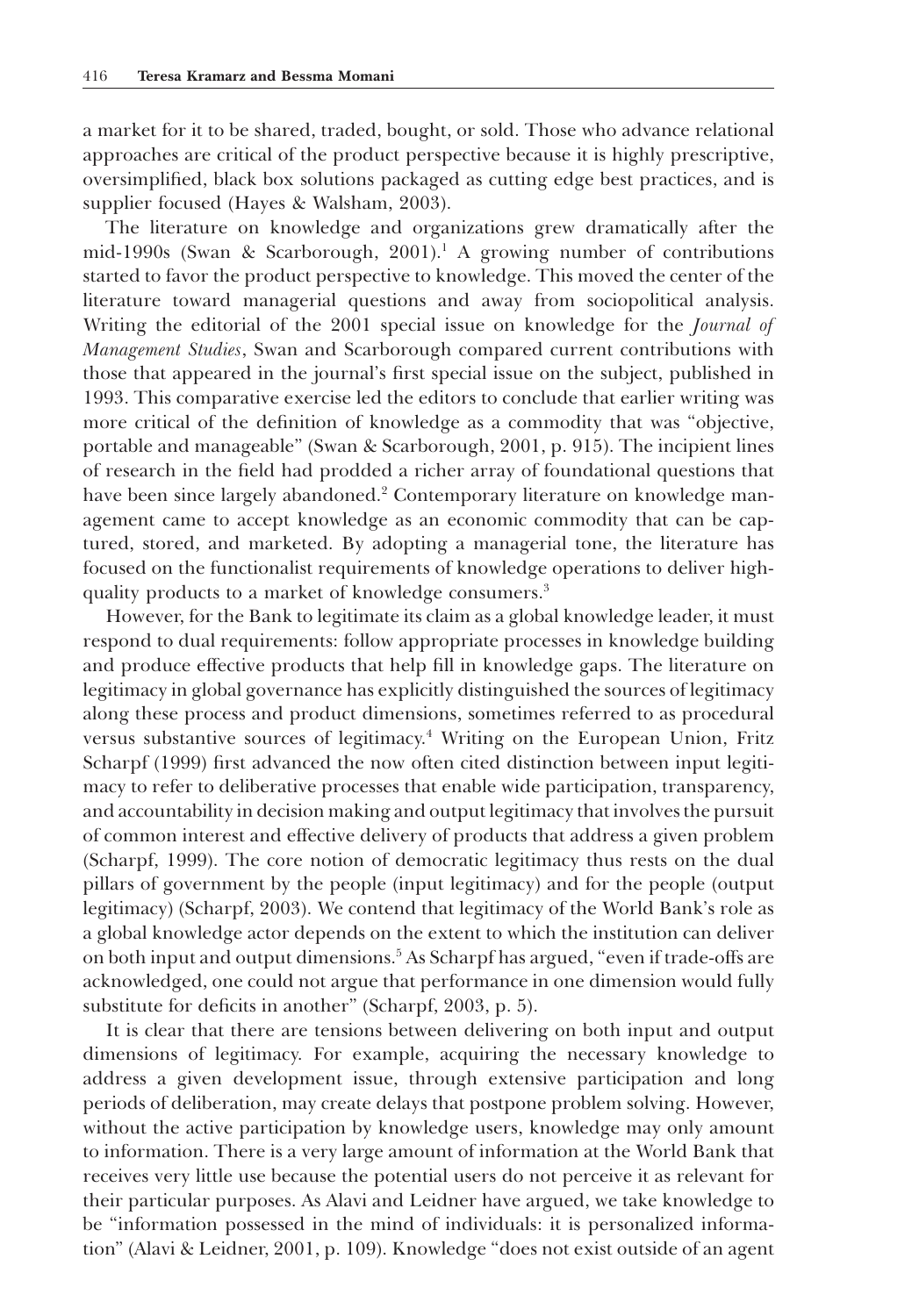(a knower): it is indelibly shaped by one's needs" (Alavi & Leidner, 2001, p. 109). Hence, information only becomes knowledge through process and practice.

World Bank practice has echoed the narrower view of the knowledge management literature and concerned itself principally with functional strategies to deliver a commercial product. This has resulted in a focus on organizational procedures that will best capture and systematize information, installing information technology that will enable the storing and access to data, and devising operational processes to make best practices flow more effectively from research experts in Washington, DC, to operations experts in the field. There has been limited experimentation at the margins of the relational knowledge approach, for example, in creating thematic groups and communities of practice among its staff. However, the institution has largely applied a product-centered approach to knowledge when dealing with external stakeholders including clients in developing countries.

In combining the two approaches to knowledge management and institutional legitimacy, we find that the Bank has been more successful at legitimating its products than its processes. As we will see in more detail in the following section, stakeholders give their best reviews to the Bank's output of macroeconomic and statistical data, $6$  whereas clients in developing countries criticize the one-directional flow of knowledge transfer, the lack of engagement with local knowledge experts, and universalistic approach of prescriptions. This narrow focus on the procedural dimensions of knowledge production limits the organization's legitimacy as a knowledge actor. Despite the rhetoric on participation and country ownership, the organization remains weak in the deliberative and participatory aspects of relational knowledge that are crucial concerns for building input legitimacy. As Leonard Seabrooke highlights in his assessment of international financial institution's legitimacy gap, clients confer legitimacy to an international organization following a process of engagement and contestation between the organization and its clients (Seabrooke, 2007). Legitimacy, like relational knowledge, is constructed through practice as social actors engage each other in deliberation (Schmidt, 2008).

Because the Bank has privileged one type of knowledge based on products (see Table 2, quadrant 1B), we argue it has been successful at securing output legitimacy, which is based on problem solving (see Table 2, quadrant 2B). It thus create econometric measures of poverty and development that stakeholders believe to be reliable and treat as legitimate information. However, when stakeholders emphasize that information products are a necessary but insufficient condition for knowledge production and that knowledge depends on an interpretative process by users (see Table 2, quadrant 1A), then the Bank is subject to sharp criticism. The main elements of this criticism are the absence of participatory, deliberative, and transparent means that are output dimensions of institutional legitimacy (see Table 2, quadrant 2A). An important caveat to this conceptualization of process based on participation, deliberation, accountability, and transparency is that it does not consider the norms of acceptable scientific research as due process that Bank staff do in fact adhere to in order to generate publications that academic peers might consider legitimate contributions to the development field. Adherence to acceptable research design and methods constitutes a form of process that we are not discussing in this paper. In this analytical framework, procedural considerations are circumscribed to participatory dimensions as it is in this realm that we find the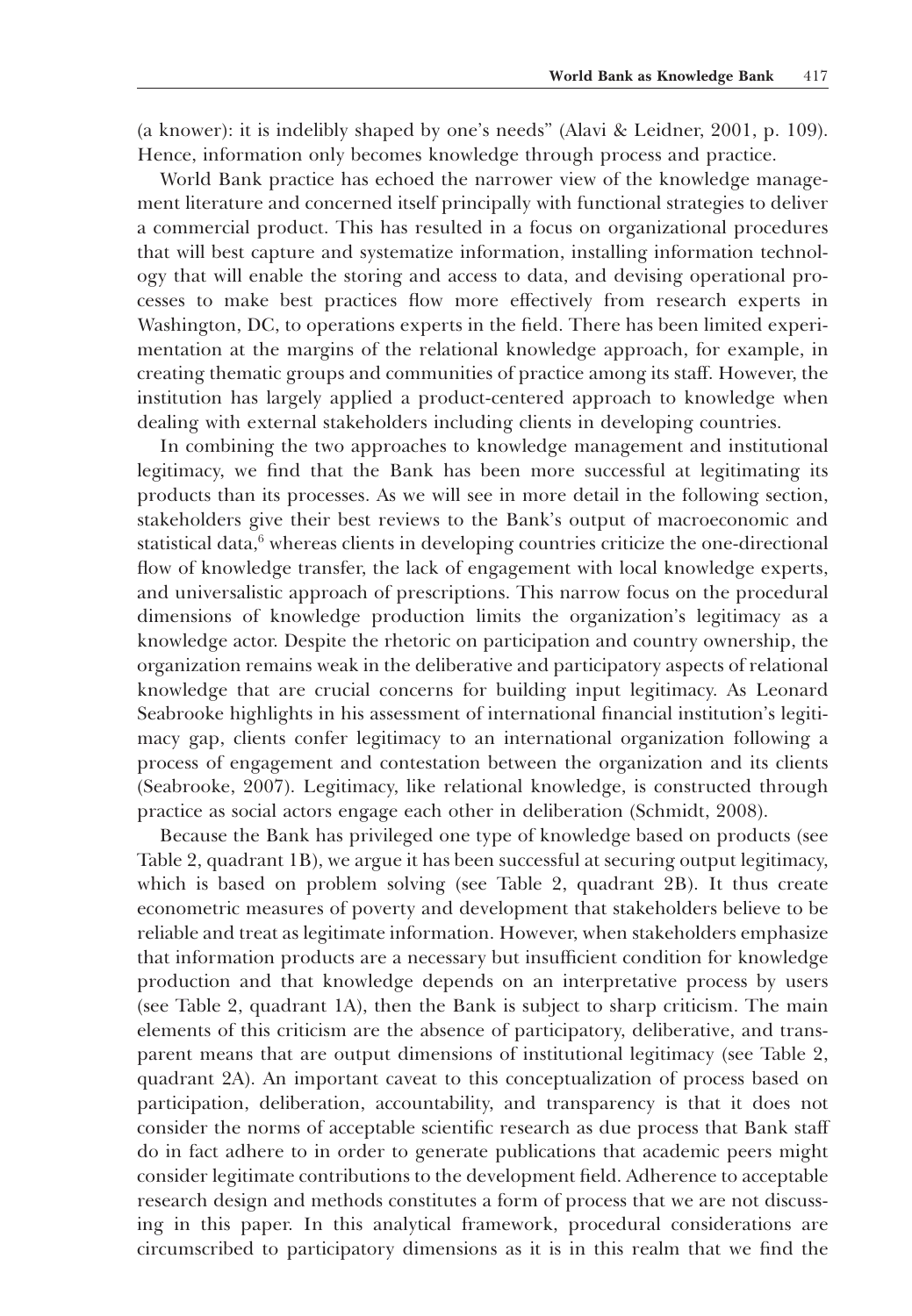greatest criticism against the Knowledge Bank policy and the institution's legitimacy as a global knowledge actor.

In this article, we assess the Knowledge Bank's legitimacy by referring to the prior questions of what is knowledge to each stakeholder and how is it generated? Three key constituencies of the Knowledge Bank are its staff, clients in developing countries, and global researchers. We will illustrate below how stakeholders from these three constituencies often commend the Bank for the information gaps it fills in but reserve their sharpest criticisms for how the Bank produces what it calls "knowledge."

#### **Recognition from Stakeholders: The Delivery of Effective Products**

#### *Internal Reviews*

President Wolfensohn's first official statement on the strategy in 1996 focused on the importance of adequate technical infrastructure to link the Bank's development experience with people in developing countries who could benefit from it. The statement also showed a concern with positioning the Bank as a knowledge leader in development (Wolfensohn, 1996). Effectiveness would thus be measured by the technological capacity the Bank developed and recognition by staff, clients, and peers. This shows the initial heavy emphasis on devising appropriate systems as a way of gaining institutional recognition and legitimating the claim of the Knowledge Bank. The conception of the Knowledge Bank was thus heavily centered on product deliveries.

Billed as a "plan for renewal," the 1997–2001 Strategic Compact was an agreement between the Bank and its shareholders at a time when the institution's legitimacy among shareholders, clients, and NGOs was critically at risk. The Bank was being heavily criticized for its centralized, top-down management structure, abstract approach to knowledge, and universalist prescriptions for development that were producing a record number of unsatisfactory-rated projects (Weaver & Leiteritz, 2005). Retooling the Bank's knowledge base was one of the four goals of the compact (World Bank, 1997). Once again, information management systems were identified as the key component to enable linking external and internal resources. A technology solution, to push knowledge out of the Bank's repositories, implemented the knowledge initiative. This included developing tools such as videoconferencing, online directories of information, and web portals. Speed and ease of access to information were explicitly stated as standards of effectiveness (World Bank, 2003).

In 2001, an assessment of the strategic compact noted the problems in conceptualizing the Knowledge Bank within the organization and the lack of organizational cohesiveness in the Bank's approach: "The knowledge management system is fragmented and insufficiently integrated with operational processes. It is also supply rather than demand driven, and insufficiently orientated towards the needs of clients . . . [Moreover,] There is no shared understanding of what the Knowledge Bank is, nor how its various elements fit together" (World Bank, 2001, p. 51). Even more damning was a Bank assessment of Wolfensohn's matrix management system (one of the main tools for implementing the Strategic Compact)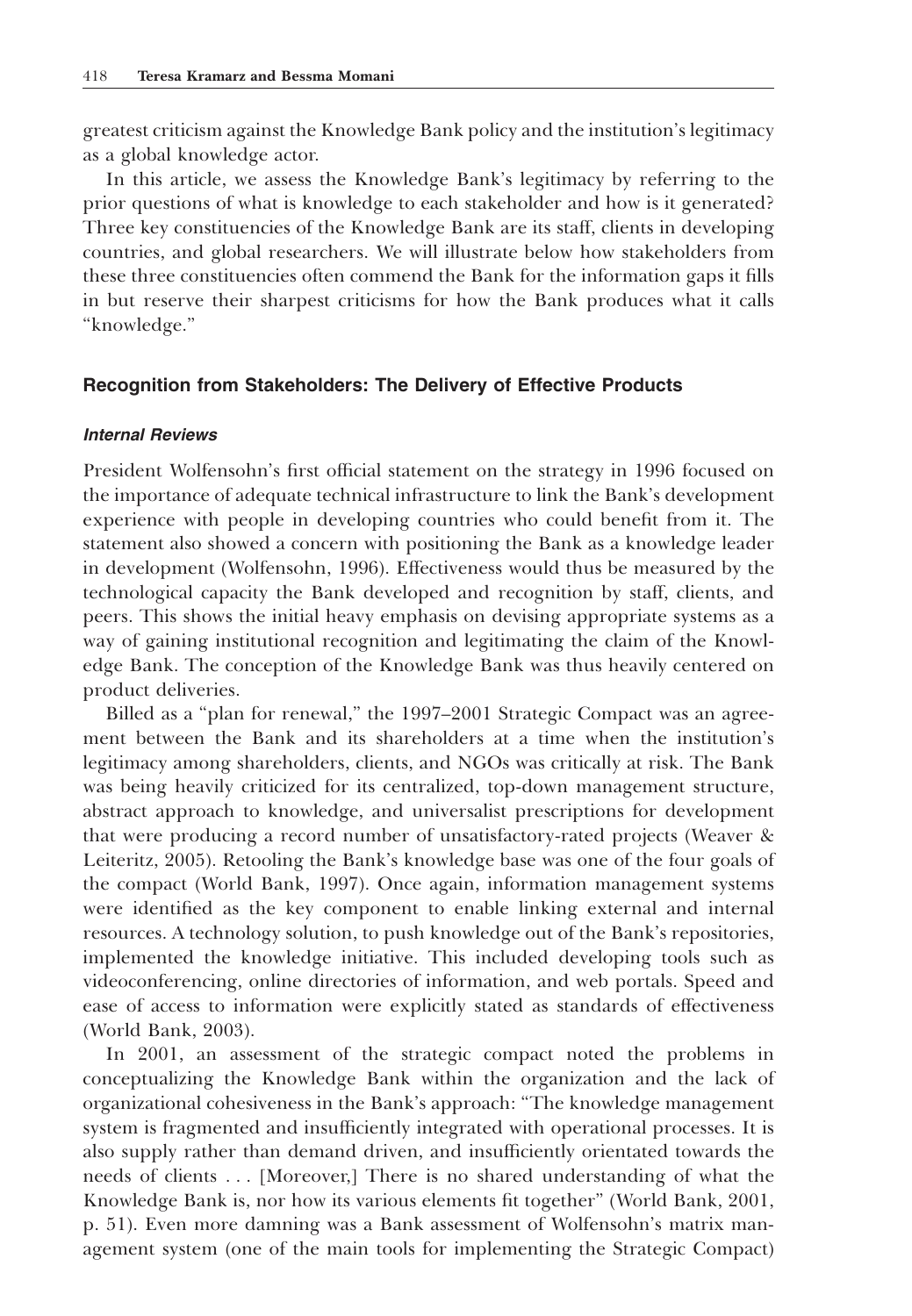that introduced a system where internal experts competed with each other for work. The assessment concluded that a market with incentives for knowledge hoarding, rather than sharing among thematic units, had been inadvertently created (Nielson, Tierney, & Weaver, 2006).

In 1999, IBM's Institute for Knowledge Management conducted a staff evaluation. The team consulted roughly 500 staff members, including 19 vice presidents, using focus groups, interviews, and surveys. The report gave the Bank's knowledge initiative its full endorsement, calling it a strategy that is "far-sighted in conception and sound in its fundamentals, and positions the Bank to play a key role in the world economy of the 21st Century" (Prusak, 1999, p. 1). It also commended the Bank for accomplishing much in a short amount of time and with limited resources, including: forming thematic groups and appointing thematic leaders, creating web pages for dissemination of information, an expert directory listing staff specializations, and revising staff evaluations to incorporate performance in Knowledge Bank dimensions. However, the report's findings and recommendations revealed significant gaps in implementation. Staff responses on the clarity of the policy and its effectiveness showed that about half of the staff understood and agreed with the Knowledge Bank policy. Moreover, only 37 percent of staff said that the Bank's knowledge resources were accessible. Thematic groups, which were identified as a keystone strategy for Knowledge Bank implementation, received mixed reviews. Most participants said thematic groups might eventually add value to Bank work. However, the evaluation team warned that the groups were in danger of unravelling because staff saw the extra tasks as an additional burden. Hence, we see some managerial experimentation with the approach of knowledge as practice but a disconnect with committing the resources necessary for establishing knowledge processes.

Hence, by 1999, the Bank had fallen short of meeting many of its own productcentered standards of effective knowledge management. It did not enjoy its own staff's recognition, legitimizing its desired position as a knowledge enterprise, as the policy and desired outputs were not clear to them nor was their own ability to contribute to it. Technological capacity was promoted but mismanaged and disjointed. Information resources spread across several networks including regional and thematic group sites, the intranet and the external World Wide Web. The Knowledge Bank intranet alone contained 900 dead ends (Prusak, 1999). According to the evaluation report, this was not a product of missing investments in technology but of lacking organizational structures that would guide the processes of capturing and storing information in coherent ways. In the words of Fuller and reflecting the Bank and knowledge management literature's narrow view of knowledge: "if knowledge is the problem, management is the answer" (Ruggles, 1998, as quoted in Swan & Scarborough, 2001, p. 915).

In 2002, after 6 years and \$280 million invested in implementing the knowledge policy, the Operations Evaluation Department conducted an extensive internal and external assessment. The evaluation relied on a Knowledge Bank literature review, surveys, and interviews with networks within the Bank, individual staff and management, academics, NGOs, and private sector representatives. This 2002 evaluation showed a sharp increase in ease of access to information, at least internally, and as compared with the 1997 findings from the IBM team. Thematic groups still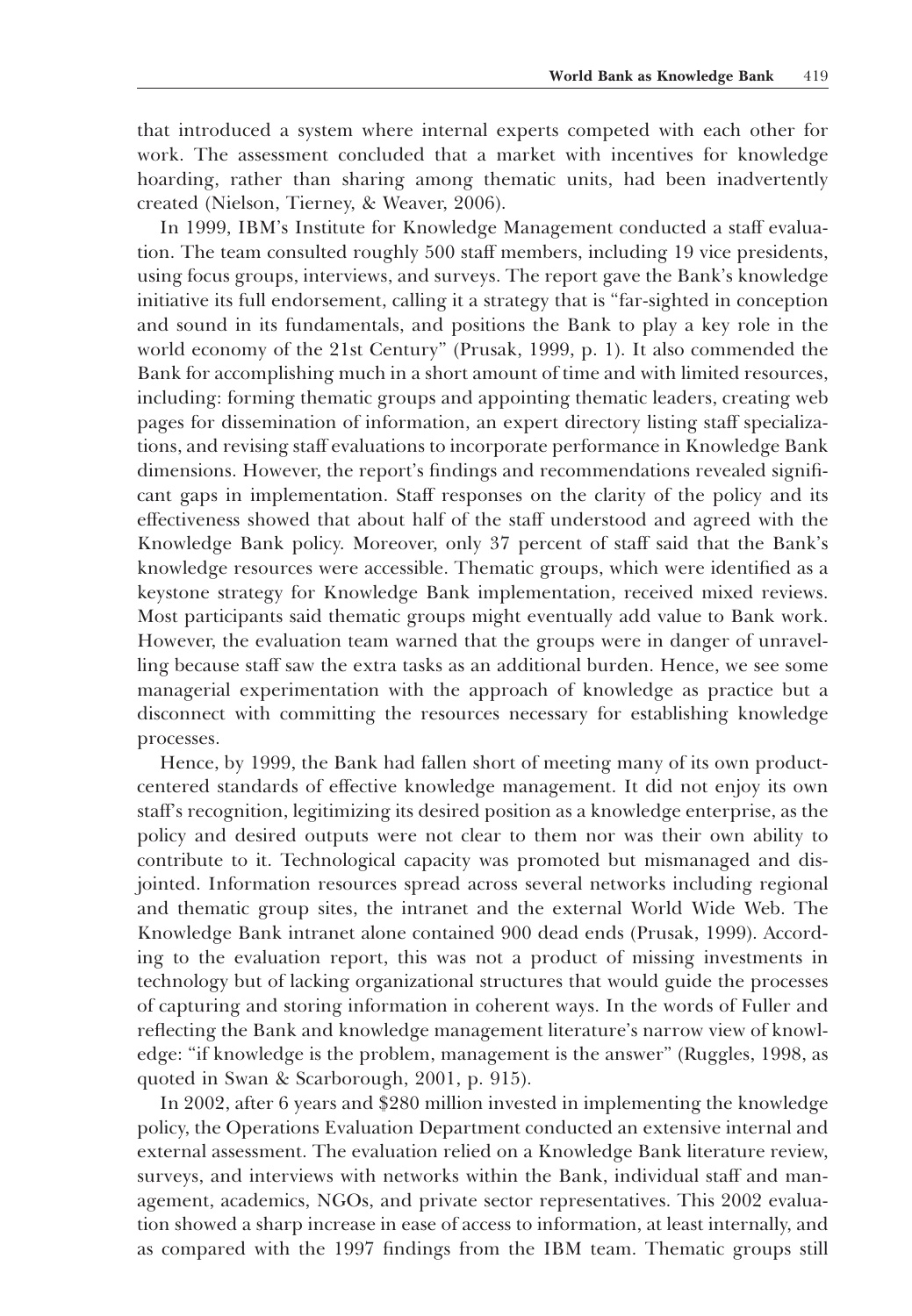received mixed reviews from staff, but internal and external Web resources became more integrated and a more widely used tool for knowledge sharing. Since 2000, and for five consecutive years, the organization won a most admired knowledge enterprise award from Teleos, a Knowledge Bank research company. In 2002, Yahoo! Spanish economic and business section also gave the Bank an award for its external website and, in 2002, the Nielson Norman Group for design of its intranet. Help desks became a well-established strategy for responding to general internal and external requests. They did not provide in-depth analysis but supplied quick responses to queries on publications or statistical data. However, much of the information being collected was still not integrated into operations. Hence, although networks within the Bank were doing a better job at capturing and storing information, these remained separate activities that were not parlayed into program and project work at the country level (Gwinn, 2003).

#### *Reviews from Academics*

Gilbert and colleagues have argued that the Bank is in the perfect position to be a knowledge actor because knowledge is a global public good that is best produced by an objective party like the Bank. They argue that the Bank can produce and "bundle" knowledge and ideas more effectively than either academia or the private sector because it can use lending to help "the money carry the ideas" (Gilbert, Powell, & Vines, 1999, p. F610).

To comment on the quality of World Bank knowledge production, the Bank commissioned an independent academic evaluation of its research in 2006 that is often referred to as the Deaton Report. It assessed the process of selection, topical emphasis, analytic quality, and relevance of research produced by the Bank (Banerjee, Deaton, Lustig, & Rogoff, 2006). They found outstanding work being carried out primarily by economists measuring global poverty and health. The panel took note of the Bank's flagship publication, the World Development Report, and how it had changed the way we think about development, health, poverty, and population. However, it warned that in recent years, attempting to reconcile too many points of views and framing trade-offs as win–win situations had diluted the report. Because these reports are so influential, it remains a challenge for the Bank to navigate the tension between policy advocacy and serious intellectual research.

The evaluators echoed other external stakeholders' criticisms regarding the selection and use of information "to proselytize on behalf of Bank policy" (Banerjee et al., 2006, p. 6). Despite this critique, the evaluators' overall comments gave high marks to the efficacy of knowledge products. Their specific reference to flagship reports and the Bank's contribution to filling gaps of collection and systematization of information are viewed as the main contributions of the knowledge policy.

If products have been the focus of the knowledge policy, it stands to reason that citation trail and impact measures should significantly increase following the launching of the Knowledge Bank. We evaluate the relative impact of the Bank's knowledge products by comparing it with peer international organizations involved in knowledge work. We review two quantitative measures of relative impact: the institutional research tail of the Bank *vis-à-vis* other international organizations and the citation impact of its papers. Citation impact is far from a perfect measure, but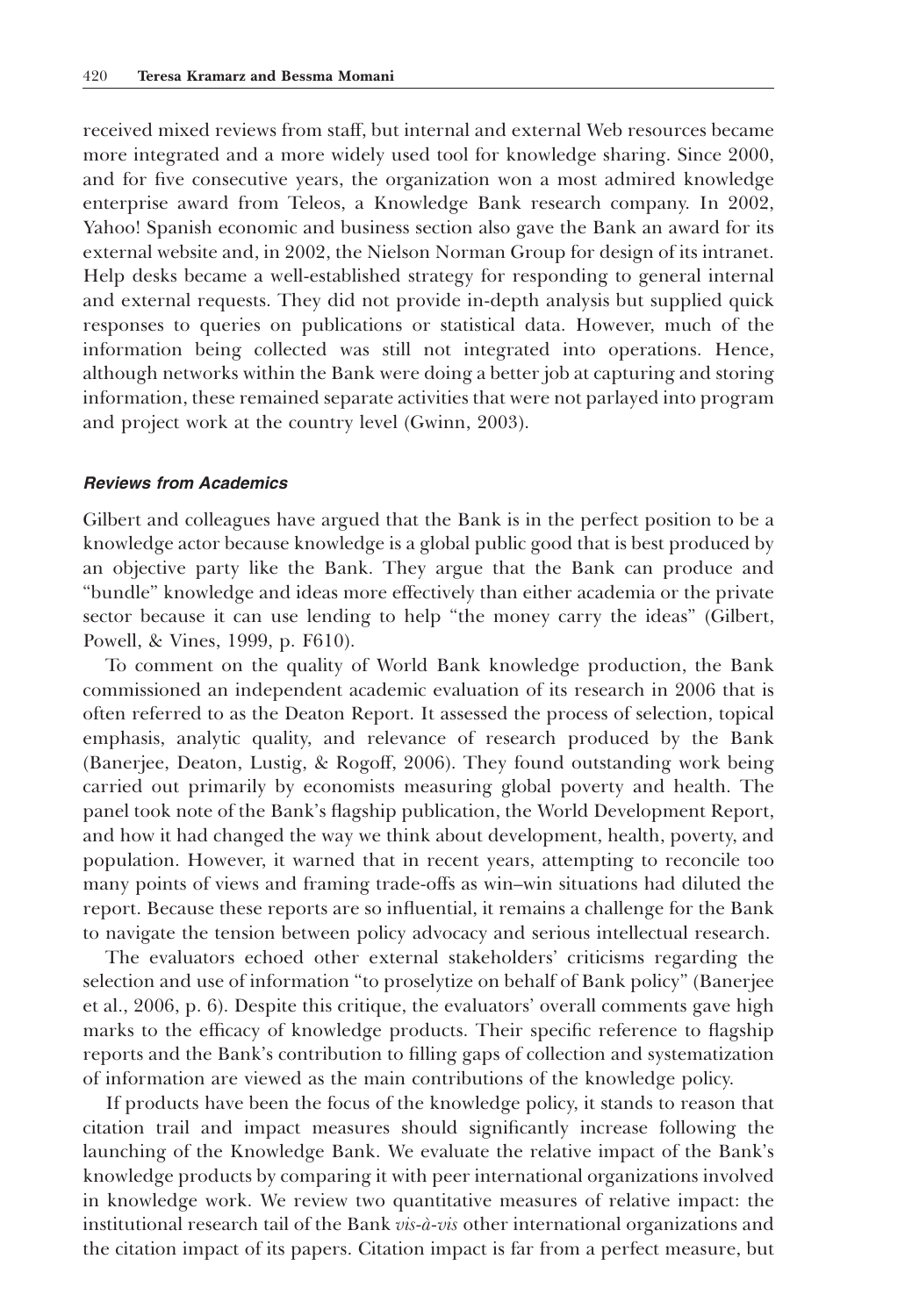it has some important qualities: it is not subjective; it captures a measure of knowledge value by experts insofar as it shows the extent to which Bank papers are worth engaging in scholarly discussion; Bank staff are partly judged on their contributions to academic journals; and other knowledge institutions, such as academic departments, use these measures to judge their own performance and that of their researchers (Kim, Morse, & Zingales, 2006).

We refer back to recognition as a core component of legitimacy. If researchers engage the Bank's publications in debate, we posit this is a tacit recognition of the Bank's output legitimacy as a knowledge actor. Robin Broad quotes a World Bank senior official who found that from 1998–2003, Development Economics Vice Presidency (DEC) papers had a 4.22 average citation impact (using ISI Thomson Scientific Database set), whereas the World Bank overall had 3.63 and overall papers had a 1.71 impact (Broad, 2006). The point being that the World Bank overall is listened to in the development circles and its research department even more so. We have conducted our own assessment of the relative levels of publication activity (dissemination activities) and impact on academic discourse in development. Our data do not determine the quality of the publications, support for Bank data or ideas, nor if there has been any learning as a result of using Bank publications. Our data do demonstrate the production capacity of the Bank, the level of engagement the academic community has with its literature, and how the Bank compares in these two measures with other international financial institutions. Because there is a significant institutional symmetry between the World Bank and the International Monetary Fund (IMF), we draw comparisons between the two organizations as we unpack the data below.

As Table 1 indicates, World Bank staff publishes more frequently in academic journals than the IMF, Organization for Economic Cooperation and Development (OECD), the Institute of International Economics (IIE), and the Brookings Institute. However, this is owing to the fact that the World Bank staff is much larger than the other organizations. In 1994 and 2006, the World Bank had employed 9,400 and 10,000 people; the IMF had employed 2,500 and 2,633 people.7 The World Bank staff was 3.8 times larger than the IMF staff in both 1994 and in 2006. Of course this does not give us a breakdown of economists and support staff, but

|                                      | Process             | Products                               |
|--------------------------------------|---------------------|----------------------------------------|
| Knowledge management perspective     | 1A                  | 1B                                     |
|                                      | • Relational        | • Codifiable                           |
|                                      | • Contextual        | • Storable                             |
|                                      | • Dynamic           | • A commodity with a market            |
|                                      | • Socially embedded | • Objective                            |
|                                      | • Based on practice | • Portable                             |
|                                      | $\bullet$ Tacit     | • Manageable                           |
| Institutional legitimacy perspective | 2A                  | 2B                                     |
|                                      | • Participation     | • Pursue the common interest           |
|                                      | • Deliberation      | • Fill in information gaps             |
|                                      | • Accountability    | • Formulate effective policy responses |
|                                      | • Transparency      | • Problem solve                        |
|                                      |                     | • Achieve desired outcomes             |

Table 1. Process and Product Dimensions of Knowledge and Legitimacy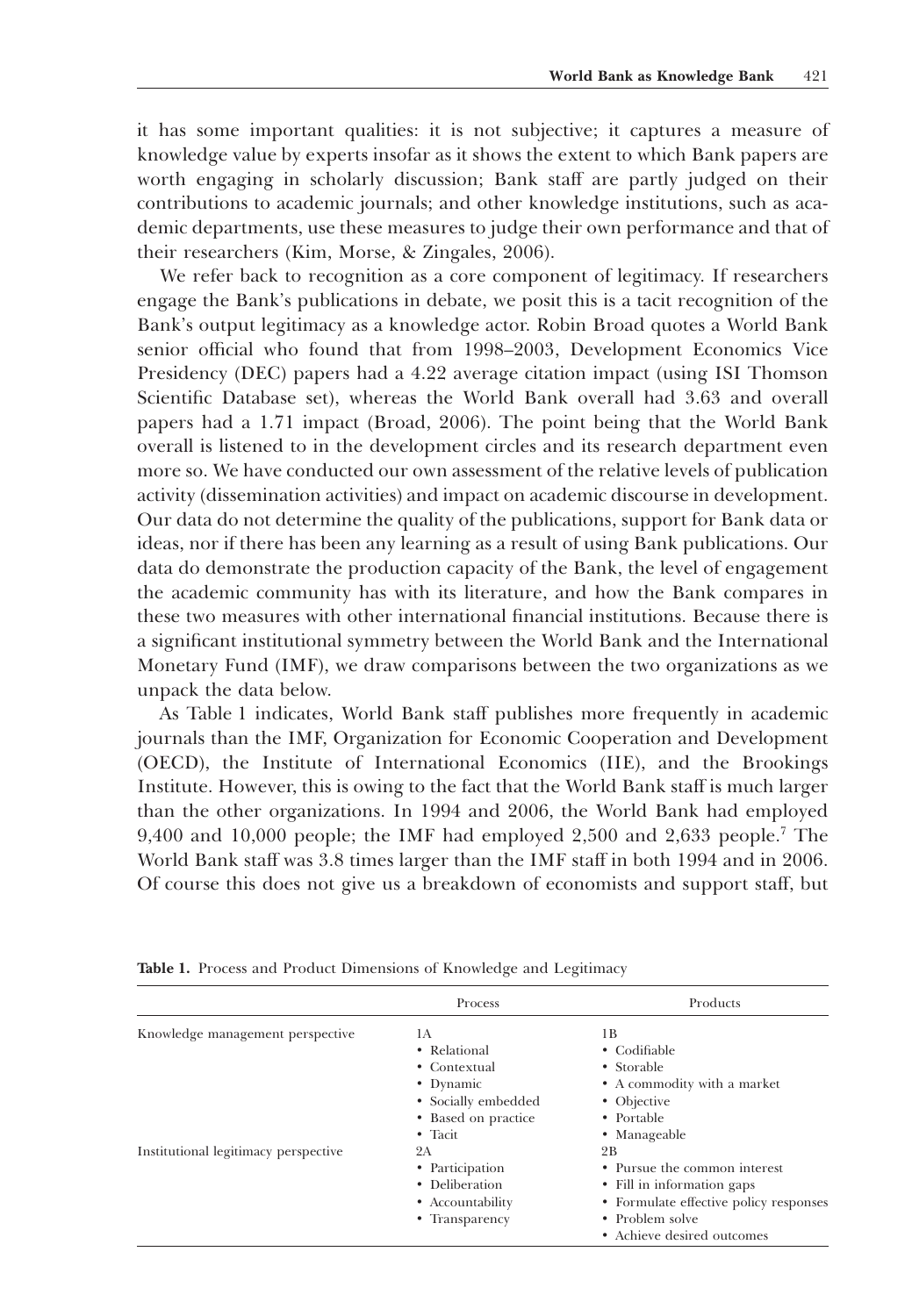

**Figure 1.** Total Number of Publications of International Economic Organizations: 1994–2006 *Source*: Data derived from Thomson ISI Web of Knowledge.



**Figure 2.** Citation Impact of International Economic Organizations: 1994–2006 *Source*: Data derived from Thomson ISI Web of Knowledge.

one can derive a clear difference in sheer staff size. If we were to assess how many journal publications the World Bank and IMF authored per staff member, the IMF actually outperforms the Bank.8

The academic community on average cites Bank academic publications 8.23 times per publication, compared with the IMF 6.43, OECD 2.5, and Brookings Institute 4.07. Over the 12 years examined, as Figure 1 notes, Bank publications have been progressively improving their citation impact. One real surprise, however, were the IIE publications, which were more frequently cited in 1998 through to 2001. This is perhaps explained by the Asian crisis (Figure 2).

Bank personnel often do double duty as scholars and staff. Hence, publication trail and citation impact are quite high. However, the data in these two figures show that the number of external academic publications the Bank produced between 1994 and 2006 has remained generally stable while citation impact has steadily increased. The Bank's influence in academia, as measured by this method, has been gaining momentum since the launching of the Knowledge Bank policy. This indicates one level of policy effectiveness that is both objective and widely recognized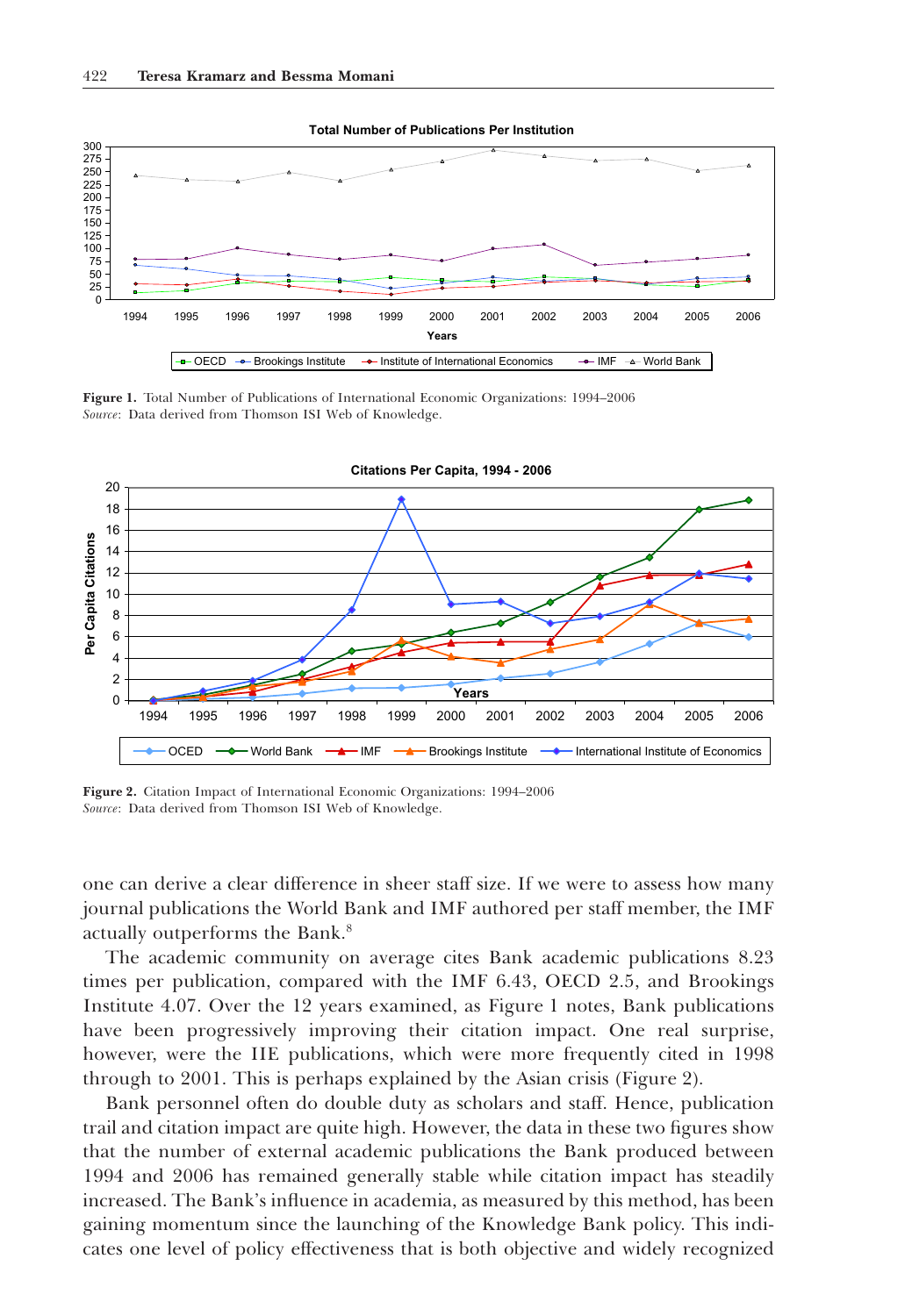among academic institutions. We cannot tell from these numbers if academics are citing Bank publications to offer critiques, or accepting Bank data as evidence. At the beginning of this paper, we referred to the Bernstein (2005) definition of legitimacy as "the consent and justified acceptance of authority over a given domain by a community of stakeholders." One may well argue that academics have consented to the authoritative role that Bank publications have in shaping development discourse and practice, yet do not necessarily agree with the second part of the legitimacy definition dealing with justified acceptance of authority. What we can say is that academia is significantly engaging with Bank literature in ways that it did not do before the Bank started to self-consciously recast its image as a knowledge institution. To the extent that there is scholarly engagement, the Bank can be said to have attained a measure of recognition that legitimates its claim as a knowledge actor.

#### **Criticisms from Stakeholders: The Process Deficit in Knowledge Building**

Although many have supported the Knowledge Bank, the concept has often had its critics, many from academia, think tanks, nongovernmental organizations, and civil society actors. The absence of a relational process in knowledge building has generated concerns over transparency, accountability, and effective participation. Hence, the three main arguments from stakeholders refer to: questions of Bank impartiality and objectivity, its promotion of universalist knowledge as opposed to context specific, and partiality toward neoliberal prescriptions stunting critical debate.

#### *Reviews from Developing Countries*

In 2002, an internal Bank evaluation surveyed 121 respondents in a five-country study that included Bangladesh, Brazil, Poland, Senegal, and Tanzania. Most respondents were government officials and academics, and a minority came from the NGO, media, or private sector. The majority were economists by background, with experience in development and familiar with the World Bank.

The questionnaire gathered quantitative and qualitative responses on the use of World Bank advice and how it was obtained, the quality and applicability of the advice and information offered by the World Bank, the effectiveness of information dissemination strategies, factors that impact effective information sharing, and the impact of the Bank's knowledge products and services (Gwinn, 2003). The summary findings of the report describe an institution that has progressed in establishing internal production processes but not been as successful in sharing knowledge externally. On the quality of the information produced, respondents across the five countries gave the Bank high marks on technical knowledge, rating reports as valuable because of their comprehensiveness, analytical strength, and detail. However, much of the criticism concerned the practical application of the best practices promoted by the Bank. The majority of respondents were critical of the organization's "presumption of correctness," disregard to alternative approaches and local knowledge, bias toward macroeconomic solutions and inflexibility in considering applicability to local conditions (Gwinn, 2003, p. 65).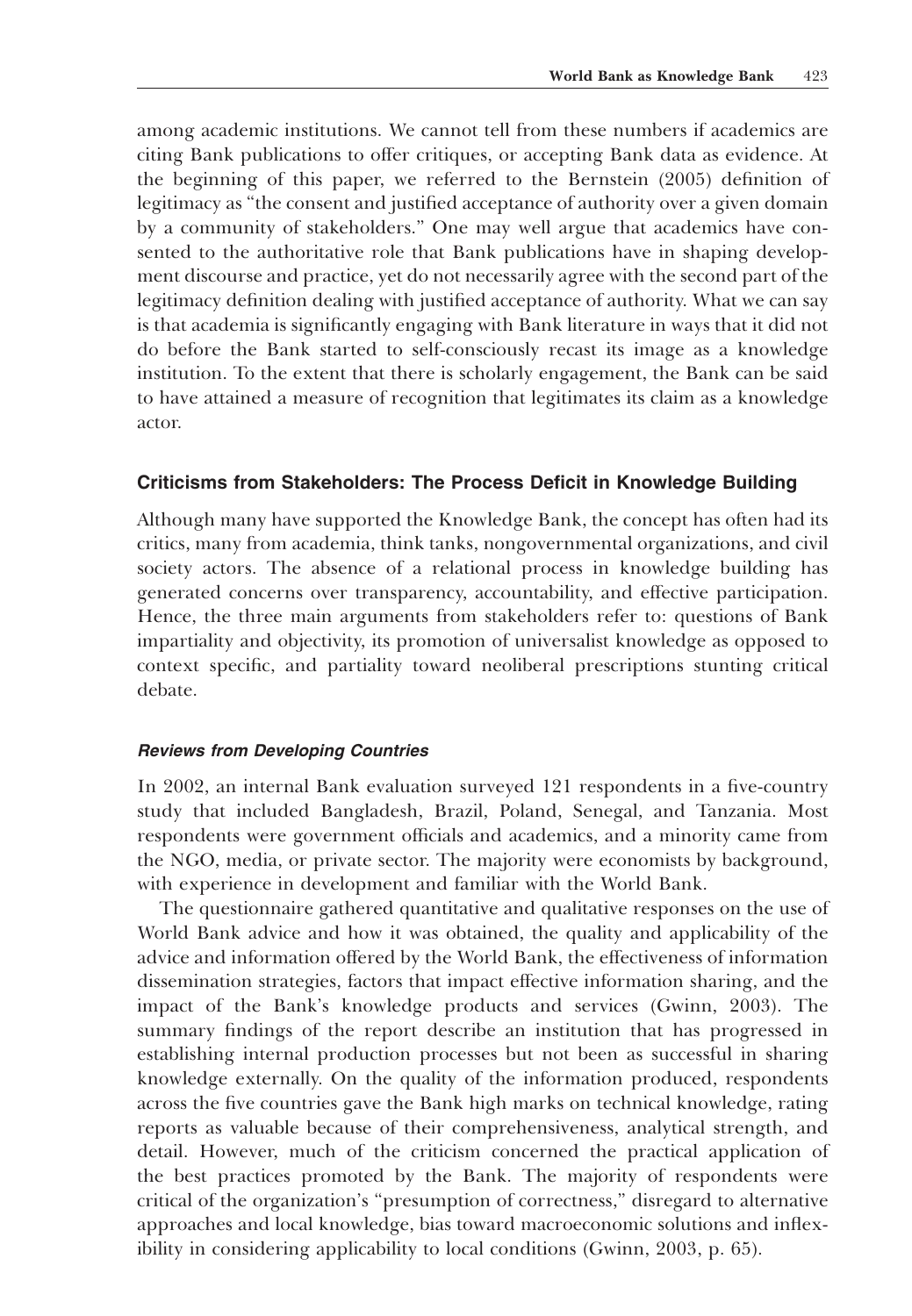Some voices from the developing world confirm this survey with anecdotal views on the knowledge initiative. As the largest recipient of World Bank loans at US\$29 billion up to 2009, India accounts for 22 percent of outstanding loans to the Bank (World Bank, 2009b). Within India, there have been many vocal critics of the Knowledge Bank initiative, particularly voiced through an organization called the "Independent People's Tribunal on the World Bank in India" (IPTWBI), which monitors Bank activities in India. In 2007, it convened a large meeting in the form of a tribunal held in New Delhi, which attracted 150 testimonies to a "jury" panel with 700 people from civil society and the nongovernmental sector in attendance. The findings of this grass roots tribunal were highly critical of the knowledge initiative. Specifically, the tribunal declared that:

Specific evidence presented at this Tribunal has shown that in various reports important facts have been deliberately suppressed, and others handpicked to support plans for large dams and the privatisation of water. Testimony also demonstrated that information produced by the World Bank excludes local people and local knowledge but generates highly lucrative contracts for international consultants. (Independent People's Tribunal on the World Bank in India, 2009)

The IPTWBI findings furthered other clients' views that knowledge is imposed as a best practice with little room for contestation.

The Spanish magazine "*Pueblos*," which showcases north-south debates, has also published critical views of the Knowledge Bank initiative, in the end arguing against a knowledge role for this agency because it cannot host independent and autonomous academic debate on development. It states that, by the nature of the organization, the Bank's research efforts cannot be disassociated from its policy agenda and political interference of donors.

Debate, contestation, consultation, and recognition of the local are the language of process in both knowledge management and input dimensions of legitimacy. These are the critiques that client country stakeholders consistently level at the Bank.

#### *Reviews from Researchers*

There has been frequent criticism from academics and nongovernment organizations that contend the Bank is not in a position to be an objective knowledge actor on development when it holds the power of the purse in determining many developing countries' financial welfare. As Robert Wade of London Economics points out, for example,

It raises the question of whether the world is served by having as the principle [sic] provider of development statistics an organisation exposed to arm-twisting by its member states and needing to defend itself against constant criticism. We would not want Philip Morris research labs to be the only source of data on the effects of smoking even if the research met professional standards. (Bretton Woods Project, 2001)

Others have echoed these same questions whether the Bank can in fact be impartial in presenting alternative ideological views on development (Standing, 2000). The first question is whether the Bank will take issue with the policies it has prescribed and will foster open dialogue with known critics. After all, who will challenge the potential "knowledge hegemony" emanating from the Bank? Who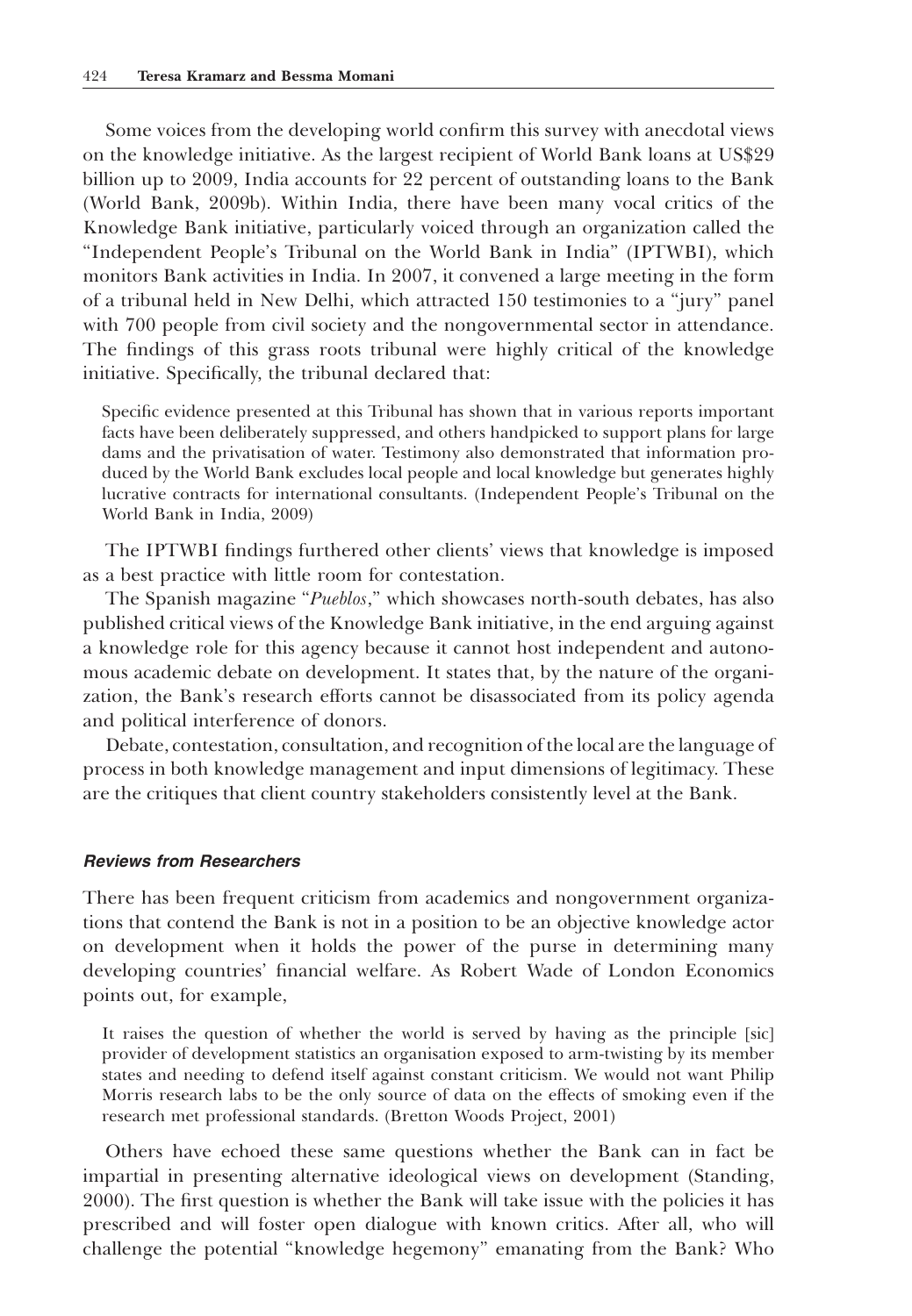and what are the checks and balances on the Bank (Standing, 2000)? Moreover, there is no internal Bank framework used to assess the value and opportunity costs of playing this central role (Kapur, 2006). Devesh Kapur argues that the Bank would be better off concentrating on lending and consider supporting the research of developing country institutions, which would presumably be better at incorporating local knowledge (Kapur, 2006).

Second, Diane Stone argues that the Bank has been uncritical concerning how the Knowledge Bank is utilized (Stone, 2003). She notes that in the case of the GDN, the World Bank has at times promoted a discourse that seems to be void of appreciation for developing countries' social context. The general criticism of Bank policies and advice as being void of social context is frequently cited in various forms (Woods, 2006). Lyla Mehta argues that the Knowledge Bank concept, as first envisioned in the 1998–1999 World Development Report, is patronizing the poor as lacking knowledge and implies the rich are enlightened; the solution to this problem is a top-down and universalistic knowledge transfer that fails to appreciate local circumstances of poverty (Mehta, 1999).<sup>9</sup> She adds:

The Bank's knowledge agenda often tends to be centralized and absolutist and draws on economistic and technocratic models. These trends contribute to the emergence of a narrow knowledge agenda that both neglect sociocultural issues and those concerning a wider political economy. Thus, the plural nature of knowledge is denied and the Bank's own problematic role in knowledge generation is not reflected upon. (Mehta, 1999, p. 189)

Third, it is argued that the Bank does not allow discourse within the Bank itself and is therefore stunting the knowledge production cycle. As Nicholas Stern and Francisco Ferreira point out: "[World Bank] researchers are not free to follow intellectual inspiration . . . and the atmosphere is much more deferential than one would find in universities. There is an understandable concern with what superiors will think of their conclusions" (Stern & Ferreira, 1997, p. 594).

Stunting internal discourse is ever more problematic when the Bank places significant emphasis on knowledge creation in the Knowledge Bank cycle. The Bank germinates internal research to be fed into a knowledge production cycle, whereas, in theory, the Bank opens the cycle to other researchers and practitioners that are part of a feedback loop into the generation of new ideas. However, Robin Broad found that the World Bank's department in charge of the germination of knowledge, specifically in the Development Economics Vice-Presidency (DEC), controls internal World Bank debate through stunting discordant ideas and giving incentives in hiring and promotion for those who reinforce the Bank's agenda (Broad, 2006). This was further supported by a recent paper, commissioned by the World Bank, which noted that: "internal research that was favorable to Bank positions was given great prominence and unfavorable research ignored" (World Bank, 2007), and President Zoellick's own admissions that the Bank's work lacks transparency (Zoellick, 2010). David Shaman relates the case of how B-SPAN, a webcasting platform that offered uncensored policy dialogues to the public, was defunded by the Bank to keep internally discordant positions away from the public eye (Shaman, 2009). Broad found that the World Bank's research department has deemed its ideas to be superior to those in area or functional departments that had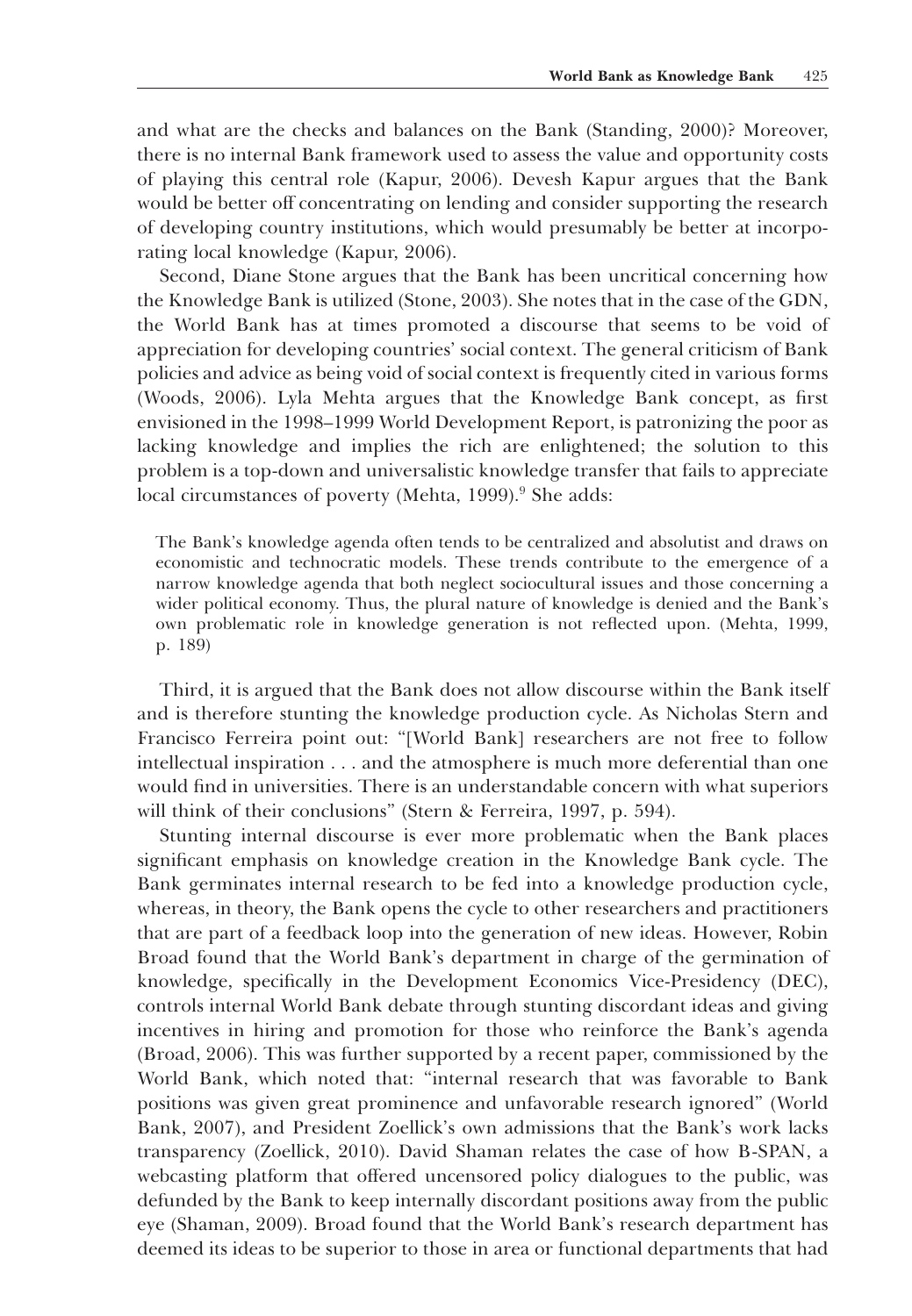closer relations with debtor countries. This system of "paradigm maintenance" has influence and impact outside of the Bank (Broad, 2006).

To take this one step further, critics claim that the World Bank has tried to legitimize its place in global governance through the ideas and knowledge it produces for an audience of "norm consumers" to internalize it. The Bank has used academic language, rigor, and claims to scientific analysis to legitimize its agenda. The Bank thereby attempts to create its own epistemic community, with an army of norm diffusers constantly shaping the agenda in development discourse and monopolizing the data and methodology to further policy debates (St. Clair, 2006). The ideas produced by the World Bank and other IOs serve to create legitimate frames that limit further discourse or that deem dissonant ideas radical; this is a form of Gramscian "ideological hegemony," which critics suggest needs to be carefully unpacked (Boas & McNeill, 2004).<sup>10</sup>

Table 2 highlights selected excerpts from the above section to summarize some of the key points that arise among stakeholders' contradictory assessments of the Knowledge Bank policy. This table is meant to reflect directly back on the analytical framework advanced earlier in this paper and clearly illustrate the direct connections between our conceptual lens and empirical findings.

#### **Conclusion**

This article has addressed the puzzle of stakeholders' uneven recognition of the Bank's knowledge role. It started by tracing the historical development of the initiative. We highlighted the various push-and-pull factors that shaped how knowledge was conceived and practiced: the response to external legitimacy demands, the Bank's own sense of institutional competitiveness, and the growth of technological opportunities to package, store, and share information, all coupled with the Bank's internal bureaucratic culture and professional specialization that shaped the interpretation of the knowledge policy.

We then developed an analytical framework and applied it to the claims of supporters and critics regarding the role of the World Bank as a legitimate knowledge actor. We argued that the problem of recognition of the Bank's role branches in two directions. When stakeholders define knowledge as products, the Bank generally obtains recognition for the quality and quantity of the information it generates. This is the output dimension of legitimacy. On the other hand, when knowledge only counts as such to users who have been part of the process of creating it, the Bank finds itself with limited recognition. This is because stakeholders grant input legitimacy to an institution when it provides transparency, accountability, and effective participation.

Given the historical and institutional context in which the knowledge policy developed, the Bank moved to establish information systems and organizational processes before grappling with central questions on the substantive elements of knowledge for its stakeholders.<sup>11</sup> Clients are left to learn from the Bank and its expert advisors, whereas the reverse relationship receives little institutional attention (Easterly, 2006). This has not changed despite repeated internal directives to share knowledge across and within the organization. In the words of the IEG at the Bank: "The objective of creating a global Knowledge Bank has not been achieved"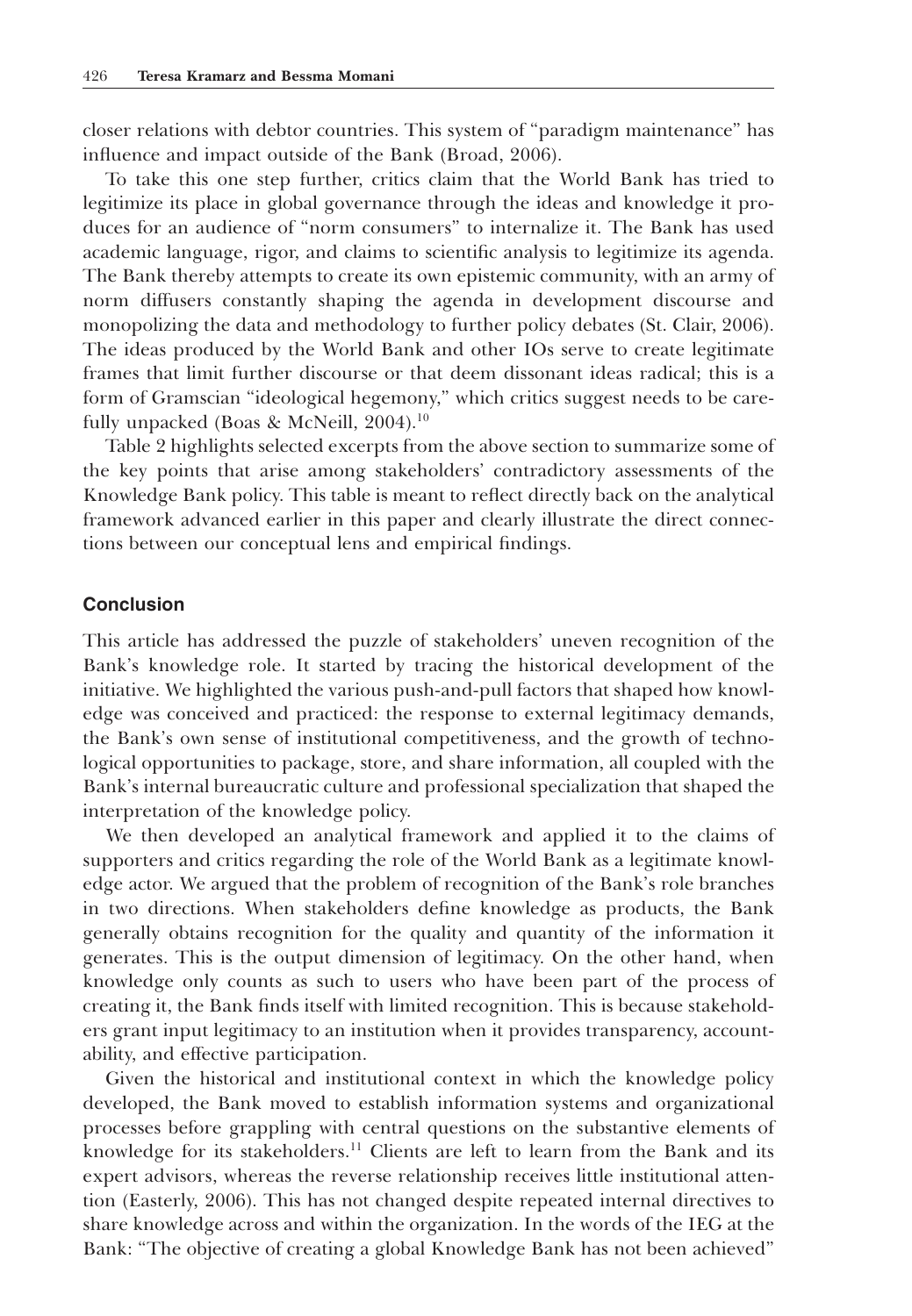|                                            | Process                                                                                                                                                                                                                                                                                                                                                                                                                                                                                                                                                                                                                                                                                                                                                                                                                                                                                                                                                                                                                                                                                                                    | Products                                                                                                                                                                                                                                                                                                                                                                                                                                                                                                                                                                                                                                                                                                                                                                                                                                                                                                                                                                                                                                                                                                                      |
|--------------------------------------------|----------------------------------------------------------------------------------------------------------------------------------------------------------------------------------------------------------------------------------------------------------------------------------------------------------------------------------------------------------------------------------------------------------------------------------------------------------------------------------------------------------------------------------------------------------------------------------------------------------------------------------------------------------------------------------------------------------------------------------------------------------------------------------------------------------------------------------------------------------------------------------------------------------------------------------------------------------------------------------------------------------------------------------------------------------------------------------------------------------------------------|-------------------------------------------------------------------------------------------------------------------------------------------------------------------------------------------------------------------------------------------------------------------------------------------------------------------------------------------------------------------------------------------------------------------------------------------------------------------------------------------------------------------------------------------------------------------------------------------------------------------------------------------------------------------------------------------------------------------------------------------------------------------------------------------------------------------------------------------------------------------------------------------------------------------------------------------------------------------------------------------------------------------------------------------------------------------------------------------------------------------------------|
| Knowledge<br>management<br>perspective     | 1A<br>• Relational: "the Knowledge Bank concept,<br>as first envisioned in the 1998–1999 World<br>Development Report, is patronizing the<br>poor as lacking knowledge and implies the<br>rich are enlightened; the solution to this<br>problem is a top-down and universalistic<br>knowledge transfer"<br>• Contextual: "disregard to alternative<br>approaches and local knowledge, bias<br>toward macroeconomic solutions and<br>inflexibility in considering applicability to<br>local conditions"<br>• Dynamic: "controls internal debate<br>through stunting discordant ideas and<br>giving incentives in hiring and promotion<br>for those who reinforce the Bank's agenda<br>This system of "paradigm<br>maintenance" has influence and impact<br>outside of the Bank"<br>• Socially embedded: " [the Bank should<br>instead] consider supporting the research<br>of developing country institutions, which<br>would presumably be better at<br>incorporating local knowledge"<br>• Based on practice: "much of the criticism<br>concerned the practical application of the<br>best practices promoted by the Bank" | 1B<br>• Codifiable: "quick responses to queries on<br>publications or statistical data"; "the Bank<br>can produce and 'bundle' knowledge and<br>ideas"<br>• Storable: "adequate technical<br>infrastructure"<br>• A commodity with a market: "a sharp<br>increase in ease of access to information, at<br>least internally"; "Help desks became a<br>well-established strategy for responding to<br>general internal and external requests"<br>• Objective: "knowledge is a global public<br>good that is best produced by an objective<br>party like the Bank"<br>• Portable: "push knowledge out of the<br>Bank's repositories included<br>developing tools such as<br>videoconferencing, online directories of<br>information and web portals"<br>• Manageable: "information management<br>systems were identified as the key<br>component to enable linking external and<br>internal resources"                                                                                                                                                                                                                           |
| Institutional<br>Legitimacy<br>Perspective | • Tacit<br>2A<br>• Participation: "information produced by<br>the World Bank excludes local people and<br>local knowledge"<br>• Deliberation: "who will challenge the<br>potential 'knowledge hegemony'<br>emanating from the Bank? Who and what<br>are the checks and balances on the Bank?"<br>• Accountability: "by the nature of the<br>organization, the Bank's research efforts<br>cannot be disassociated from its policy<br>agenda and political interference of<br>donors"; "It raises the question of whether<br>the world is served by having as the<br>principle [sic] provider of development<br>statistics an organization exposed to<br>arm-twisting by its member states"<br>• Transparency: "Specific evidence<br>presented at this Tribunal has shown that<br>in various reports important facts have<br>been deliberately suppressed"; "[World<br>Bank] researchers are not free to follow<br>intellectual inspiration and the<br>atmosphere is much more deferential than<br>one would find in universities"                                                                                           | 2B<br>• Pursue the common interest<br>• Fill in information gaps: "outstanding<br>work being carried out primarily by<br>economists measuring global poverty and<br>health"; "flagship reports and the Bank's<br>contribution to filling gaps of collection<br>and systematization of information are<br>viewed as the main contributions of the<br>knowledge policy"<br>• Formulate effective policy responses: "the<br>World Development Report changed<br>the way we think about development,<br>health, poverty and population"<br>• Problem solve: " the Bank is a more<br>effective knowledge actor than academia<br>and private sector because it can lend<br>money to carry ideas<br>Achieve desired outcomes (of the<br>Knowledge Bank policy): Research tail and<br>citation impact of Bank papers; "academia<br>is significantly engaging with Bank<br>literature in ways that it did not<br>do before the Bank started to self-<br>consciously recast its image as a knowledge<br>institution. This indicates one level of<br>policy effectiveness that is both objective<br>and widely recognized among academic |

institutions"

**Table 2.** The Product/Process Perspective of Knowledge Management and the Input/Output Perspective of Institutional Legitimacy in the Case of the Knowledge Bank Policy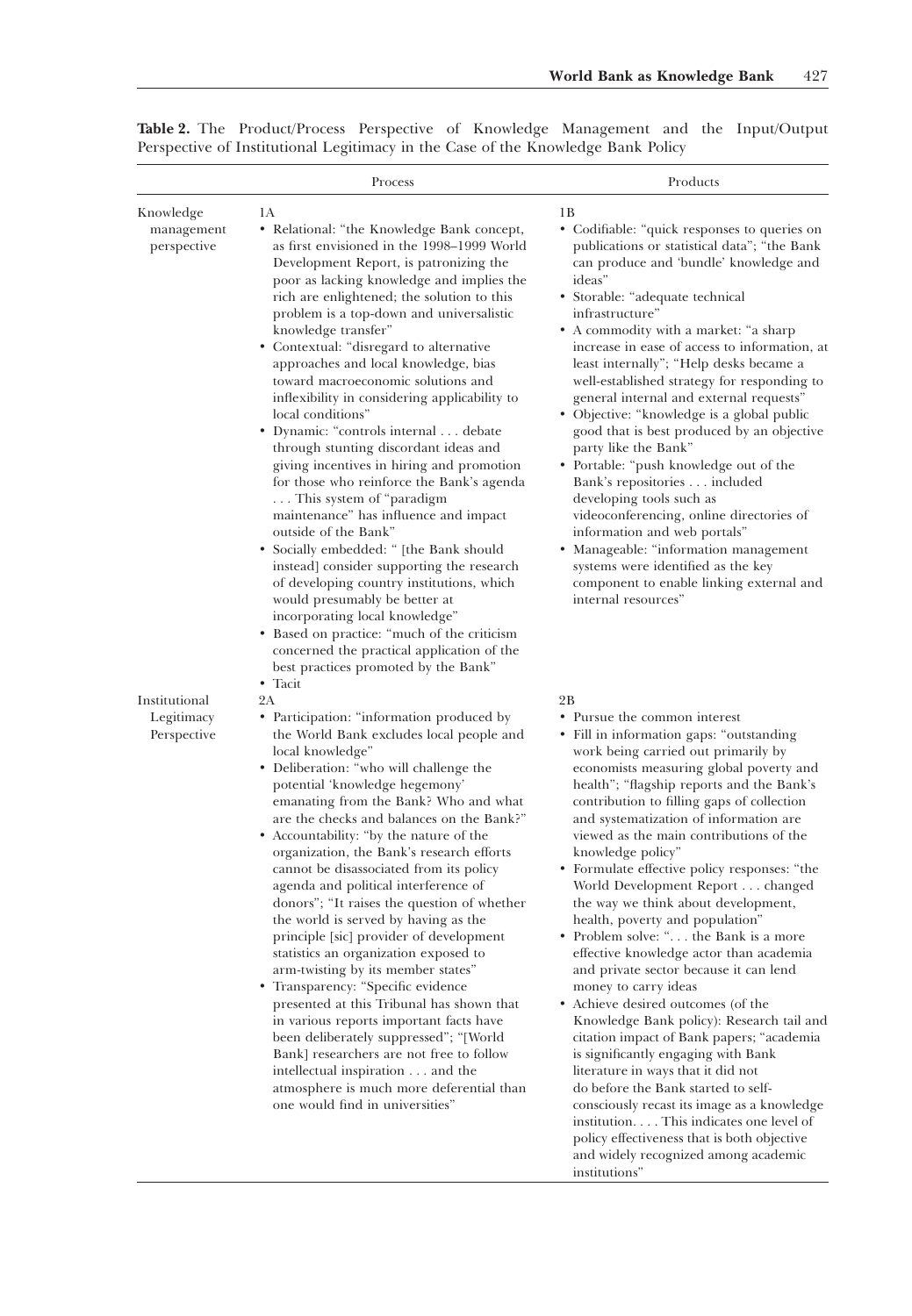(World Bank, 2012, p. 37). They note that silos still exist, and more alarmingly that silos have been strengthened in regional and network offices as a result of decentralization efforts. The IEG report notes that this is not only a failure of capacity to extract and share knowledge but also a failure of providing organizational incentives to change staff behavior and culture.

We have argued that the Bank needs to move beyond packaging information and toward meaningful partnerships with stakeholders. The Bank's historical preference to control the development message may merely serve to confirm what critics have argued for some time, which is that its organizational culture makes it ill equipped to pursue a legitimate knowledge role in development.

#### **Notes**

- 1 Academics begun to refer to a new "knowledge economy" that seemed to be fuelling job growth particularly in the United States in the 1990s. Yet this broad correlation between technological advancements and productivity in the wider economy did not focus on the sociological questions of tacit versus codified knowledge and social arrangements that facilitated knowledge transfer (Powell & Snellman, 2004).
- 2 For a recent discussion, see N. Stehr and U. Ufer (2009), who question if new knowledge is actually in demand, whether global problems require global answers and what happens to knowledge when it is made to travel between one scenario where it was deemed a best practice to a completely different context.
- 3 For example, M. Easterby-Smith, M. Crossan, and D. Nicolini (2000) estimate that 70 percent of all publications on knowledge management have focused on designing optimal information technology systems. R. Ruggles (1998) has noted, "If technology solves your problem, yours was not a knowledge problem."
- 4 See Bodansky (1999) for a discussion of these various labels.
- 5 For the purposes of this paper, we may say that the problem the Bank identified was the dispersion of development knowledge. However, framing the problem that is to be addressed may become a further challenge to legitimacy.
- 6 Some authors would refer to this as "information" rather than knowledge. See Alavi and Leidner (2001).
- 7 Derived from IMF and World Bank website. IMF staff employed 2,633 in 2006; 2,297 in 2000; 2,212 in 1998; 2,203 in 1997, and 2,500 in 1994. The World Bank employed 10,000 in 2006 and 9,400 in 1994.
- 8 World Bank researchers in the DEC are expected to publish two academic journal papers per year (World Bank, 2007). However, no such quotas have existed at the IMF.
- 9 See World Bank (1998/1999).
- 10 See also Wade (2002).
- 11 For a review of knowledge subjectivities in development, see Powell (2006).

#### **About the Authors**

**Teresa Kramarz** is a Lecturer and Research Associate at the Munk School of Global Affairs. Her dissertation examined the impact of the World Bank's public-private partnerships on democracy, innovation, and financially sustainable conservation governance. Her field of specialization is international organizations and global governance, with special emphasis on environmental governance. She has current and upcoming publications with Springer, Oxford University Press, and the Institute on Globalization and the Human Condition. Dr. Kramarz has extensive experience in international organizations, having worked for almost 10 years with the World Bank, the United Nations Development Programme, the Food and Agricultural Organization, and the Canadian International Development Agency.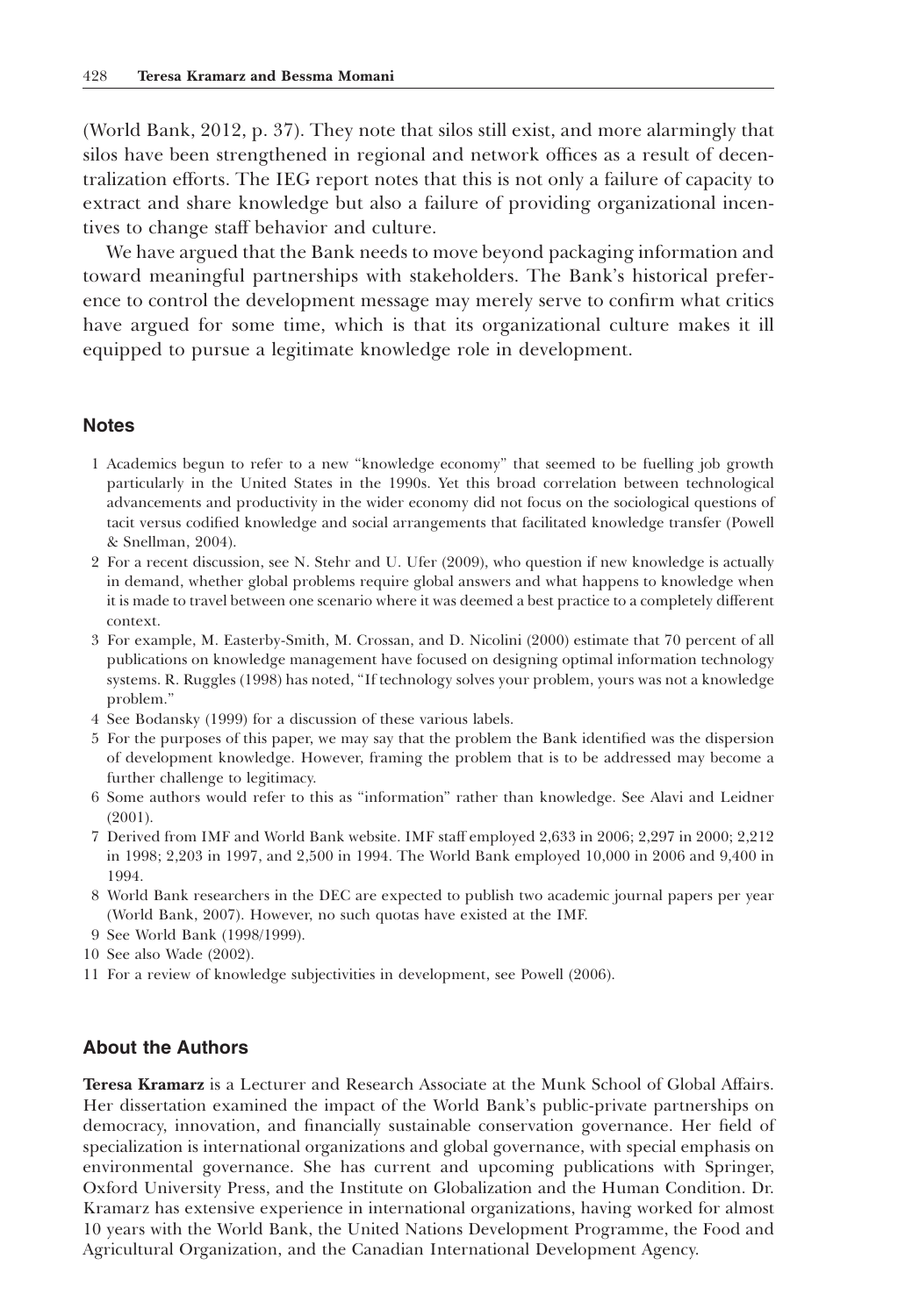**Bessma Momani** is Associate Professor at the Balsillie School of International Affairs and Fellow at Brookings and CIGI. She is the author and editor of six books and the author of more than 45 chapters and articles on the IMF and the Middle East.

#### **References**

- Alavi, M., & Leidner, D. (1999). Knowledge management systems: Emerging views and practices from the field. *Communications of the AIS*, *1*(5), 1.
- Alavi, M., & Leidner, D. (2001). Review: Knowledge management and knowledge management systems: Conceptual foundations and research issues. *MIS Quarterly*, *25*, 107–136.
- Banerjee, A., Deaton, A., Lustig, N., & Rogoff, K. (2006). *An evaluation of World Bank research, 1998–2005*. Washington, DC: The World Bank.
- Barnett, M. N., & Finnemore, M. (2004). *Rules for the world: International organizations in global politics*. Ithaca, NY: Cornell University Press.
- Bernstein, S. (2005). Legitimacy in global environmental governance. *Journal of International Law and International Relations*, *1*, 139–166.
- Boas, M., & McNeill, D. (2004). *Global institutions and development: Framing the world*. London: Routledge.
- Bodansky, D. (1999). The legitimacy of international governance: A coming challenge for international environmental law? *American Journal of International Law*, *93*, 596–624.
- Bretton Woods Project. (2001). *The World Bank as a Knowledge Bank: Selected critical comments*. Retrieved from <http://www.brettonwoodsproject.org/art-16309>
- Broad, R. (2006). Research, knowledge, and the art of "paradigm maintenance": The World Bank's Development Economics Vice-Presidency (DEC). *Review of International Political Economy*, *13*, 387–419.
- Clapp, J., & Dauvergne, P. (2005). *Paths to a green world: The political economy of the global environment*. Cambridge, MA: MIT Press.
- Critical Ecosystem Partnership Fund. (2010). *The Critical Ecosystem Partnership Fund at 10: Investing in life*. Arlington, VA: Critical Ecosystem Partnership Fund.
- Easterby-Smith, M., Crossan, M., & Nicolini, D. (2000). Organizational learning: Debates past, present and future. *Journal of Management Studies*, *37*, 783–796.
- Easterly, W. (2006). Planners versus searchers in foreign aid. *Asian Development Review*, *23*(1), 1–35.
- Gilbert, C., Powell, A., & Vines, D. (1999). Positioning the World Bank. *The Economic Journal*, *109*, F598–F633.
- Global Development Learning Network. (2010). *About Global Development Learning Network (GDLN)*. Retrieved from<http://www.gdln.org/topics/issues>
- Grant, R. M. (1996). Toward a knowledge-based theory of the firm. *Strategic Management Journal*, *17*(Winter), 109–122.
- Gwinn, C. (2003). *Sharing knowledge: Innovations and remaining challenges—An OED evaluation*. Washington, DC: The World Bank.
- Hayes, N., & Walsham, G. (2003). Knowledge sharing and ICTs: A relational perspective. In M. Easterby-Smith & M. A. Lyles (Eds.), *The Blackwell handbook of organizational learning and knowledge management* (pp. 54–77). Oxford: Blackwell Publishing.
- Independent People's Tribunal on the World Bank in India (IPTWBI). (2009). *Findings of the Jury*. Retrieved from [http://www.worldbanktribunal.org/WB\\_Tribunal\\_Jury\\_Findings.pdf](http://www.worldbanktribunal.org/WB_Tribunal_Jury_Findings.pdf)
- Jakobeit, C. (1999). The World Bank and human development: Washington's new strategic approach. *Development and Cooperation*, 4–5.
- Kapur, D. (2006). The Knowledge Bank. In N. Birdsall (Ed.), *The future of the World Bank* (pp. 159–170). Washington, DC: Center for Global Development.
- Kim, E. A., Morse, A., & Zingales, L. (2006). What mattered to economists since 1970. *Journal of Economic Perspectives*, *20*, 189–202.
- Kramarz, T. (2012). Resistance is futile: The World Bank's bureaucratic rationality and partnerships for the environment. PhD thesis. Toronto: University of Toronto.
- McKeen, J. D., & Smith, H. A. (2002). New developments in practice II: Enterprise application integration. *Communications of the Association for Information Systems*, *8*, 1–31.
- Meadow, C. T., Boyce, B. R., & Kraft, D. H. (2000). *Text information retrieval systems* (2nd ed.). San Diego, CA: Academic Press.
- Mehta, L. (1999). From darkness to light? Critical reflections on the world development report 1998/99. *Journal of Development Studies*, *36*, 151–161.
- Merali, Y. (2000). Individual and collective congruence in the knowledge management process. *Journal of Strategic Information Systems*, *9*, 213–234.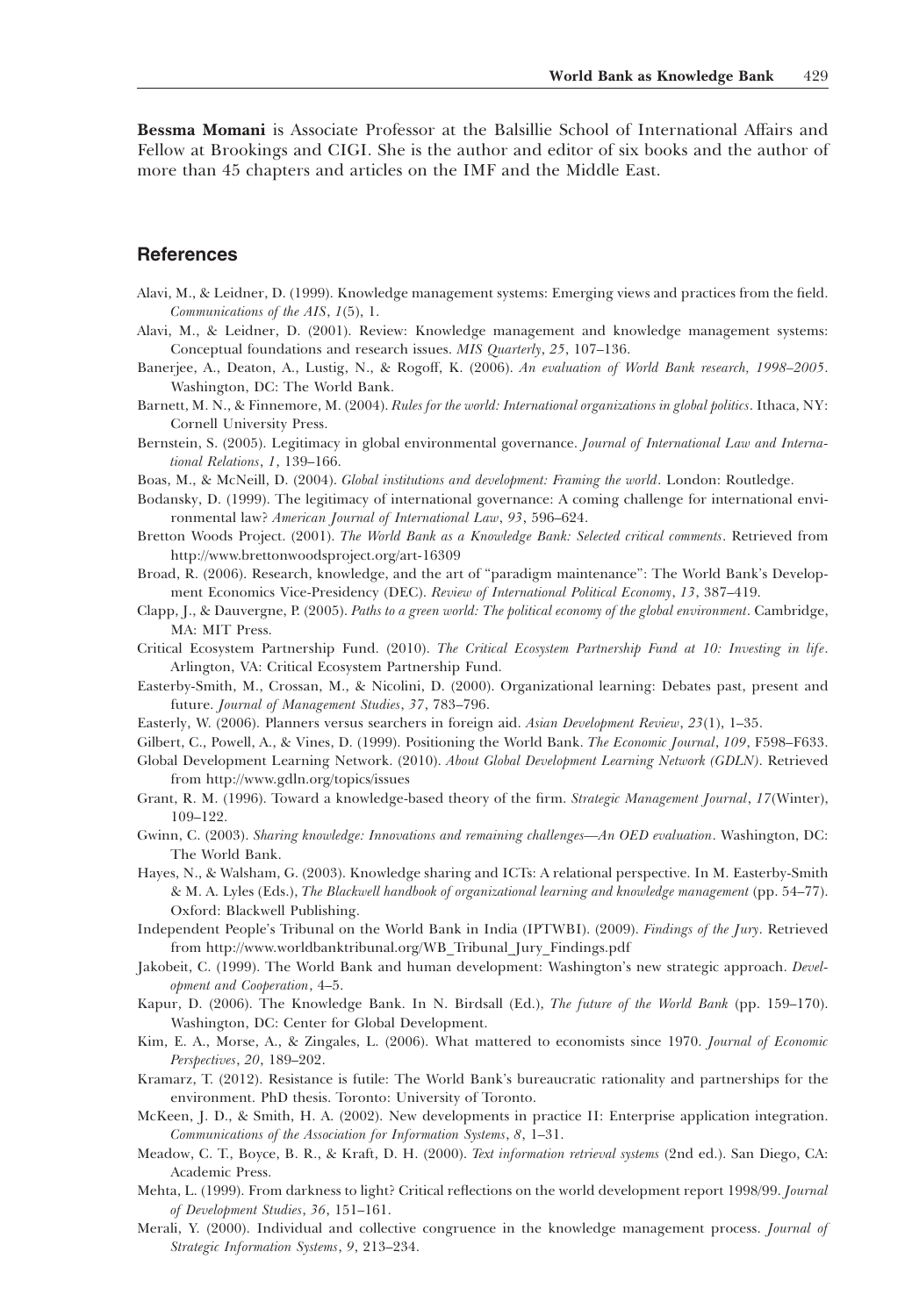- Nielson, D., Tierney, M., & Weaver, C. (2006). Bridging the rationalist-constructivist divide: Re-engineering the culture of the World Bank. *Journal of International Relations and Development*, *9*(2), 1–33.
- Park, S. (2010). The World Bank's global safeguard policy norm? In S. Park & A. Vetterlein (Eds.), *Owning development: Creating policy norms in the IMF and the World Bank* (pp. 181–203). Cambridge, UK: Cambridge University Press.
- Powell, M. (2006). Which knowledge? Whose reality? An overview of knowledge used in the development sector. *Development in Practice*, *16*, 518–532.
- Powell, W., & Snellman, K. (2004). The knowledge economy. *Annual Review of Sociology*, *30*, 199–220.
- Prusak, L. (1999). Action review of knowledge management: Report and recommendations. IBM Institute for Knowledge Management.
- Ruggles, R. (1998). The state of the notion: Knowledge management in practice. *California Management Review*, *40*(3), 80–89.
- Scharpf, F. W. (1999). *Governing in Europe. Effective and democratic?* Oxford: Oxford University Press.
- Scharpf, F. W. (2003). Problem solving effectiveness and democratic accountability in the EU. MPIfG Working Paper 2003(1). Köln: Max-Planck Institute for the Study of Societies.
- Schmidt, V. A. (2008). Discursive institutionalism: The explanatory power of ideas and discourse. *Annual Review of Political Science*, *11*, 303–326.
- Schultze, U., & Boland, R. J. Jr (2000). Knowledge management technology and the reproduction of knowledge work practices. *Journal of Strategic Information Systems*, *9*, 193–212.
- Seabrooke, L. (2007). Legitimacy gaps in the world economy: Explaining the sources of the IMF's legitimacy crisis. *International Politics*, *44*, 250–268.
- Shaman, D. (2009). *The World Bank unveiled: Inside the revolutionary struggle for transparency*. Little Rock, AR: Parkhurst Brothers.
- Spender, J.-C. (1996). Making knowledge the basis of a dynamic theory of the firm. *Strategic Management Journal*, *17*(Winter), 45–62.
- Standing, G. (2000). Brave new words? A critique of Stiglitz's World Bank rethink. *Development and Change*, *31*, 737–763.
- St. Clair, A. L. (2006). The World Bank as a transnational expertised institution. *Global Governance*, *12*, 77–95.
- Stehr, N., & Ufer, U. (2009). On the global distribution and dissemination of knowledge. *International Social Science Journal*, *60*, 7–24.
- Stern, N., & Ferreira, F. (1997). The World Bank as "intellectual actor." In D. Kapur, J. Lewis, & R. Webb (Eds.), *The World Bank: Its first half century* (pp. 523–609). Washington, DC: Brookings Institution.
- Stiglitz, J. (1998). Towards a New Paradigm for Development: Strategies, Policies, and Processes—Paper presented at the 1998 Prebish Lecture, UNCTAD, Geneva, 19, October 1998. Retrieved from [http://](http://www.unctad.org/en/docs/prebisch9th.en.pdf) [www.unctad.org/en/docs/prebisch9th.en.pdf](http://www.unctad.org/en/docs/prebisch9th.en.pdf)
- Stone, D. (2003). The "Knowledge Bank" and the Global Development Network. *Global Governance*, *9*, 43–61.
- Swan, J., & Scarborough, H. (2001). Knowledge management: Concepts and controversies. *Journal of Management Studies*, *38*, 913–921.
- Themistocleous, M., & Irani, Z. (2000). *Taxonomy and Factors for Information System Application Integration*. Proceedings of 2000 Americas Conference on Information Systems, AMCIS 2000, Long Island, California, USA, pp. 955–959.
- von Krogh, G. (2002). The communal resource and information systems. *Journal of Strategic Information Systems*, *11*, 85–107.
- Wade, R. (2002). US hegemony and the World Bank: The fight for people and ideas. *Review of International Political Economy*, *9*, 215–242.
- Weaver, C. (2008). *Hypocrisy trap*. Princeton, NJ: Princeton University Press.
- Weaver, C., & Leiteritz, R. J. (2005). Our poverty is a world full of dreams. *Global Governance*, *11*, 369–388.
- Wilks, A. (2002). From the Adam Smith Institute to the Zapatistas: An Internet gateway to all development knowledge. *Compare*, *32*(3), 327–337.
- Wolfensohn, J. (1996). *News and broadcast*. Retrieved from<http://go.worldbank.org/SA5WLZWH70>
- Woods, N. (2006). *The globalizers: The IMF, the World Bank and their borrowers*. Ithaca, NY: Cornell University Press.
- World Bank. (1997). *Strategic Compact*. World Bank Group Issue Brief. Retrieved from [http://web.archive.org/](http://web.archive.org/web/20010717100952/http://www.worldbank.org/html/extdr/am97/br_stcpt.htm) [web/20010717100952/http://www.worldbank.org/html/extdr/am97/br\\_stcpt.htm](http://web.archive.org/web/20010717100952/http://www.worldbank.org/html/extdr/am97/br_stcpt.htm)
- World Bank. (1998/1999). *Knowledge for development*. World Development Report 1998/1999. Retrieved from [http://web.worldbank.org/WBSITE/EXTERNAL/EXTDEC/EXTRESEARCH/EXTWDRS/0,,contentMDK:](http://web.worldbank.org/WBSITE/EXTERNAL/EXTDEC/EXTRESEARCH/EXTWDRS/0,,contentMDK:22293493~pagePK:478093~piPK:477627~theSitePK:477624,00.html) [22293493~pagePK:478093~piPK:477627~theSitePK:477624,00.html](http://web.worldbank.org/WBSITE/EXTERNAL/EXTDEC/EXTRESEARCH/EXTWDRS/0,,contentMDK:22293493~pagePK:478093~piPK:477627~theSitePK:477624,00.html)
- World Bank. (2001). *Assessment of the Strategic Compact*. Washington, DC: The World Bank.
- World Bank. (2003). *Precis* 234: 2. Washington, DC: The World Bank.